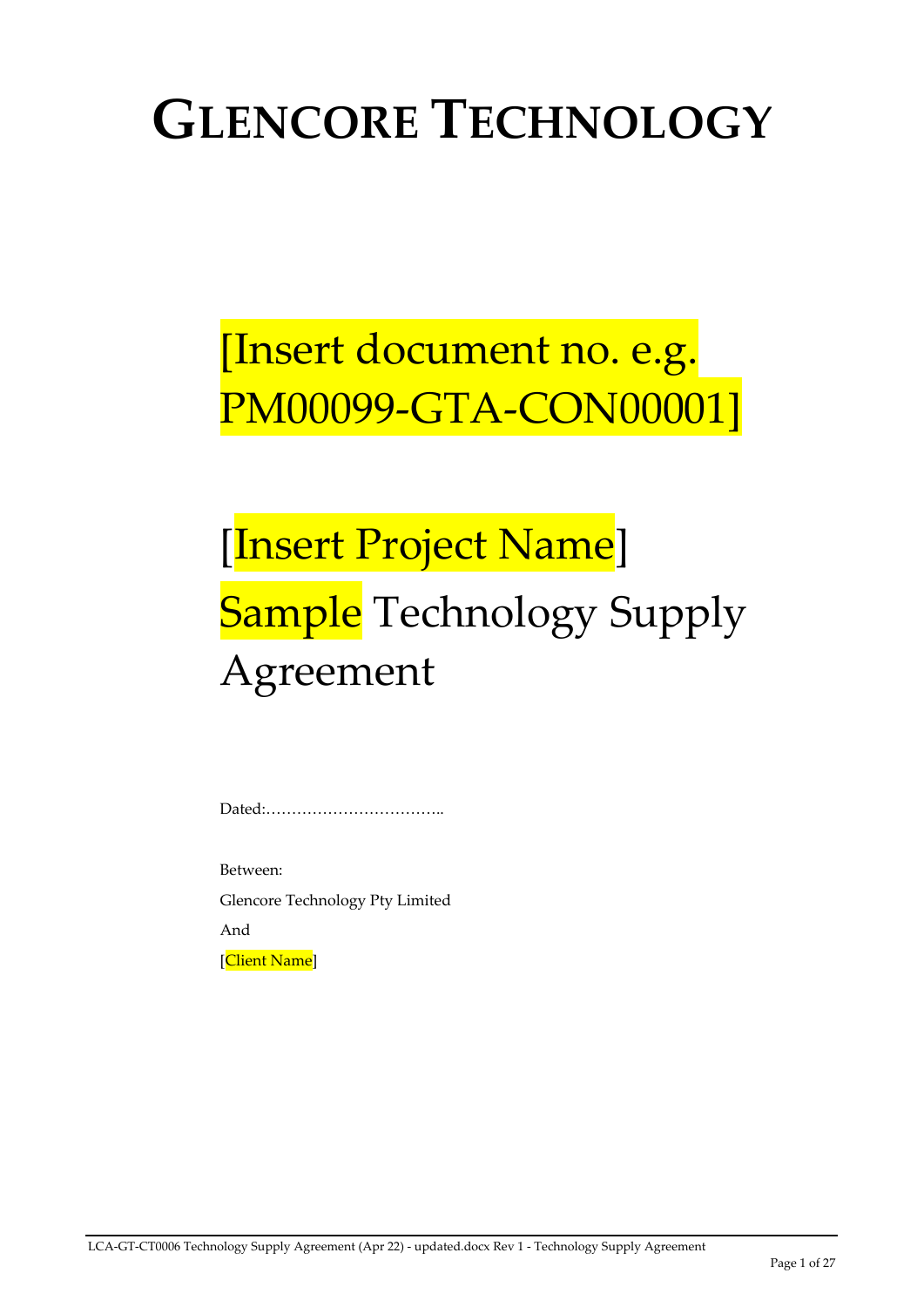## **Parties**

| <b>Parties</b> | <b>GT</b> and Client |                                                       |
|----------------|----------------------|-------------------------------------------------------|
| <b>GT</b>      | Name                 | Glencore Technology Pty Limited                       |
|                | <b>ABN</b>           | 65 118 727 870                                        |
|                | Incorporated in      | Australia                                             |
|                | Address              | Level 10, 160 Ann Street<br>Brisbane, Queensland 4000 |
|                | Fax                  | +61 7 3833 8555                                       |
|                | Attention            | Project Manager                                       |
| Client         | Name                 |                                                       |
|                | <b>ABN</b>           |                                                       |
|                | Incorporated in      |                                                       |
|                |                      |                                                       |
|                | Address              |                                                       |
|                | Fax                  |                                                       |
|                | Attention            |                                                       |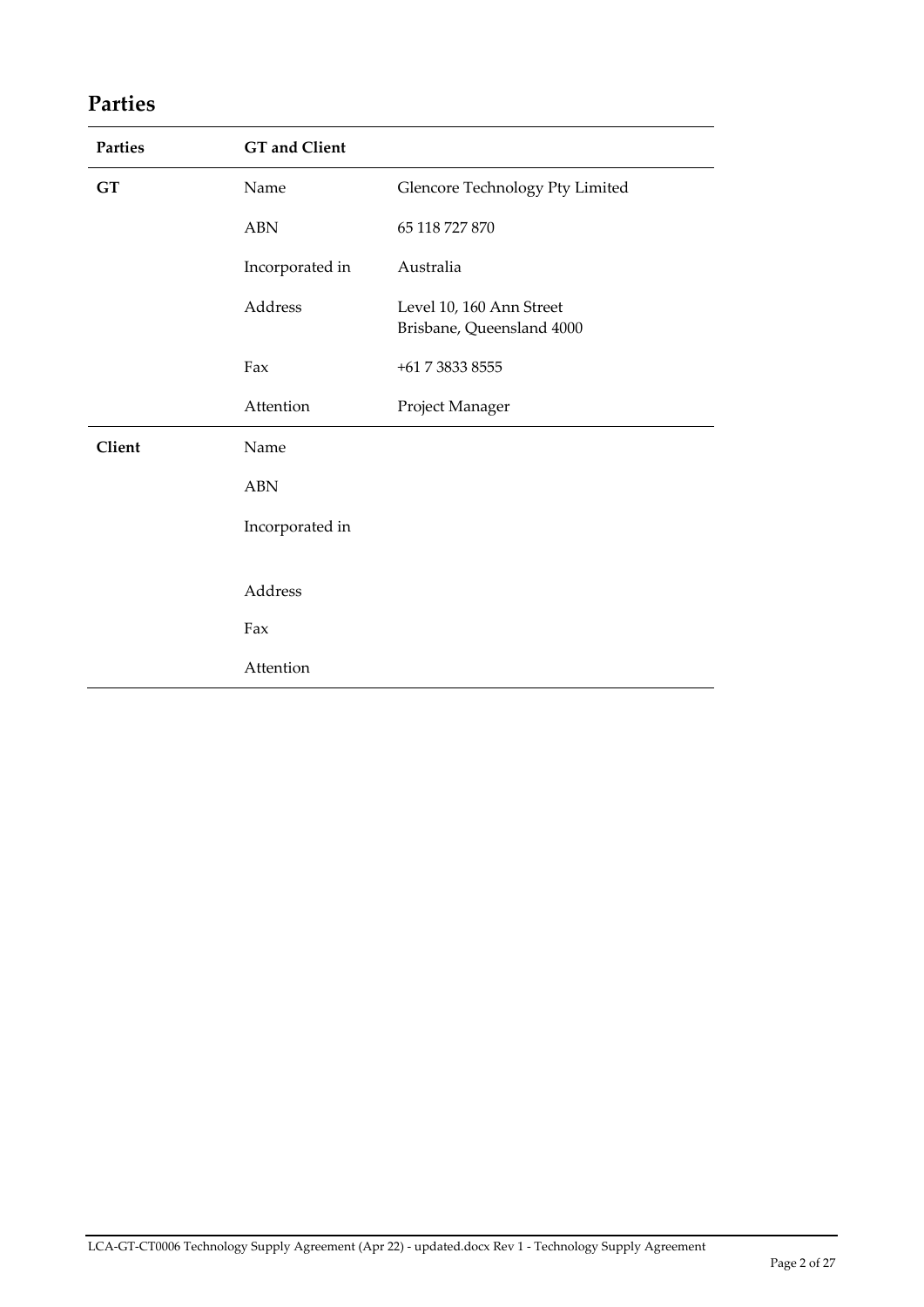## Contents

| 1              |                    |  |
|----------------|--------------------|--|
| 2              |                    |  |
| 3              |                    |  |
| $\overline{4}$ |                    |  |
| 5              |                    |  |
| 6              |                    |  |
| 7              |                    |  |
| 8              |                    |  |
| 9              |                    |  |
| 10             |                    |  |
| 11             |                    |  |
| 12             |                    |  |
| 13             |                    |  |
| 14             |                    |  |
| 15             |                    |  |
| 16             |                    |  |
| 17             |                    |  |
| 18             |                    |  |
| 19<br>20       |                    |  |
|                |                    |  |
|                |                    |  |
|                | <b>SCHEDULE 1.</b> |  |
|                | <b>SCHEDULE 2.</b> |  |
|                | <b>SCHEDULE 3.</b> |  |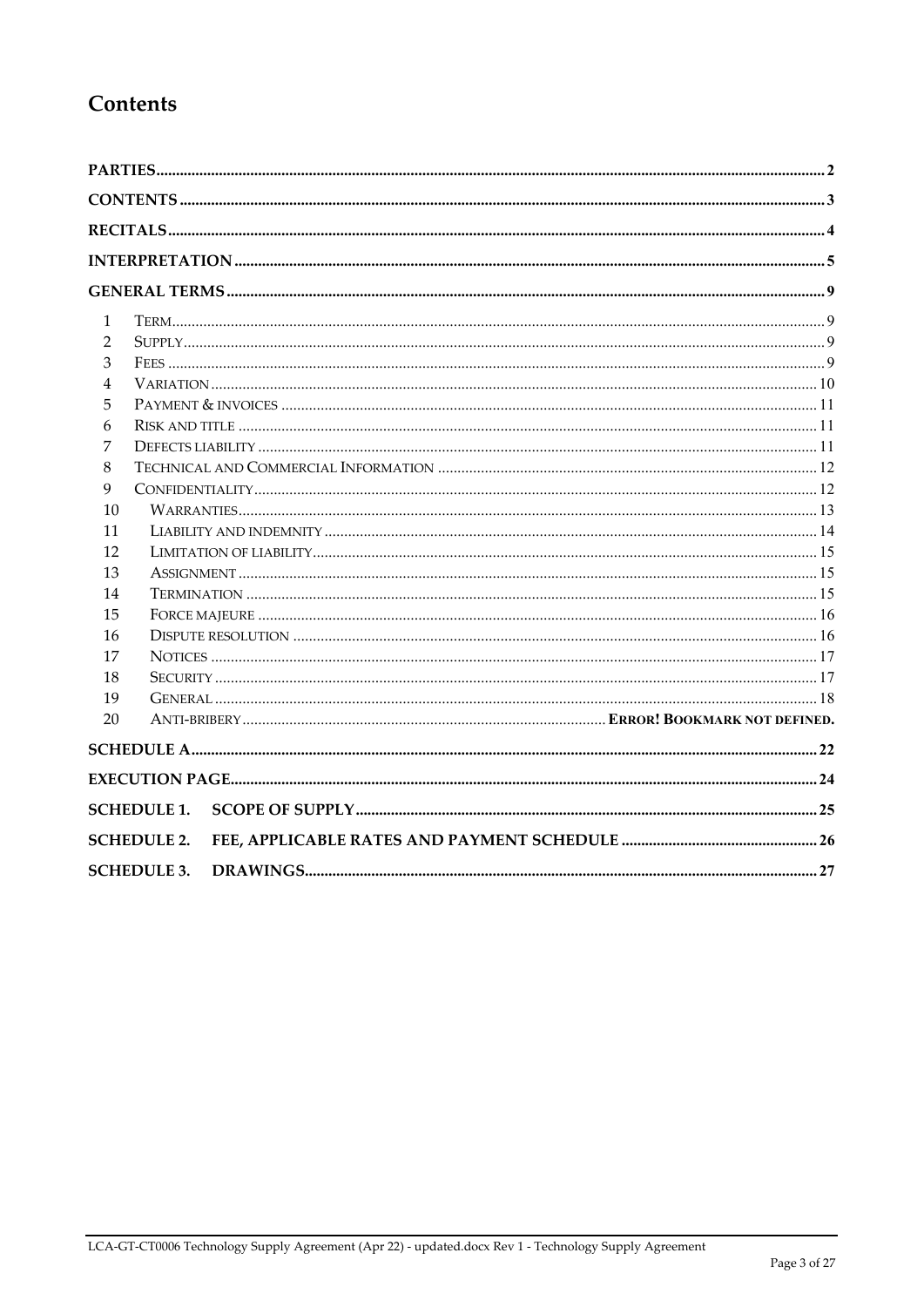## **Recitals**

#### WHEREAS

- A. GT has the right to licence a technology known as [#INSERT TECHNOLOGY NAME here. E.g. IsaMill™] Technology.
- B. The Client wishes to construct the Project Plant at the Operating Site which will incorporate aspects of the [#INSERT TECHNOLOGY NAME here. E.g. IsaMill™] Technology.
- C. Upon the Parties entering into this Agreement, GT agrees to supply Goods and Services to the Client for the Project Plant in accordance with and subject to the terms and conditions contained in this Agreement; and

 $\left[\frac{4}{3}\right]$  as Option A where the Client is the end user of the goods  $\frac{4}{3}$ 

D.  $\#$ Option A#Upon the Parties entering into a separate Technology Licence Agreement, the Client will be licensed to use GT's [#INSERT TECHNOLOGY NAME here. E.g. IsaMill™] Technology] to operate and maintain the Project Plant.  $\# \text{Option A#}$ 

 $\frac{4}{3}$ use Option B where the Client is not the end user of the goods – i.e. where the Client is the EPC provider and a different party (the Principal) will be signing the Technology Licence Agreement #]

E.  $\# \text{Option } B^{\#}$  Upon GT and [Insert end user name] (the "Principal") entering into a separate IsaMill™ Licence Agreement, the Principal will be licensed to use GT's [#INSERT TECHNOLOGY NAME here. E.g. IsaMill™| technology to operate and maintain the Project Plant. #Option B#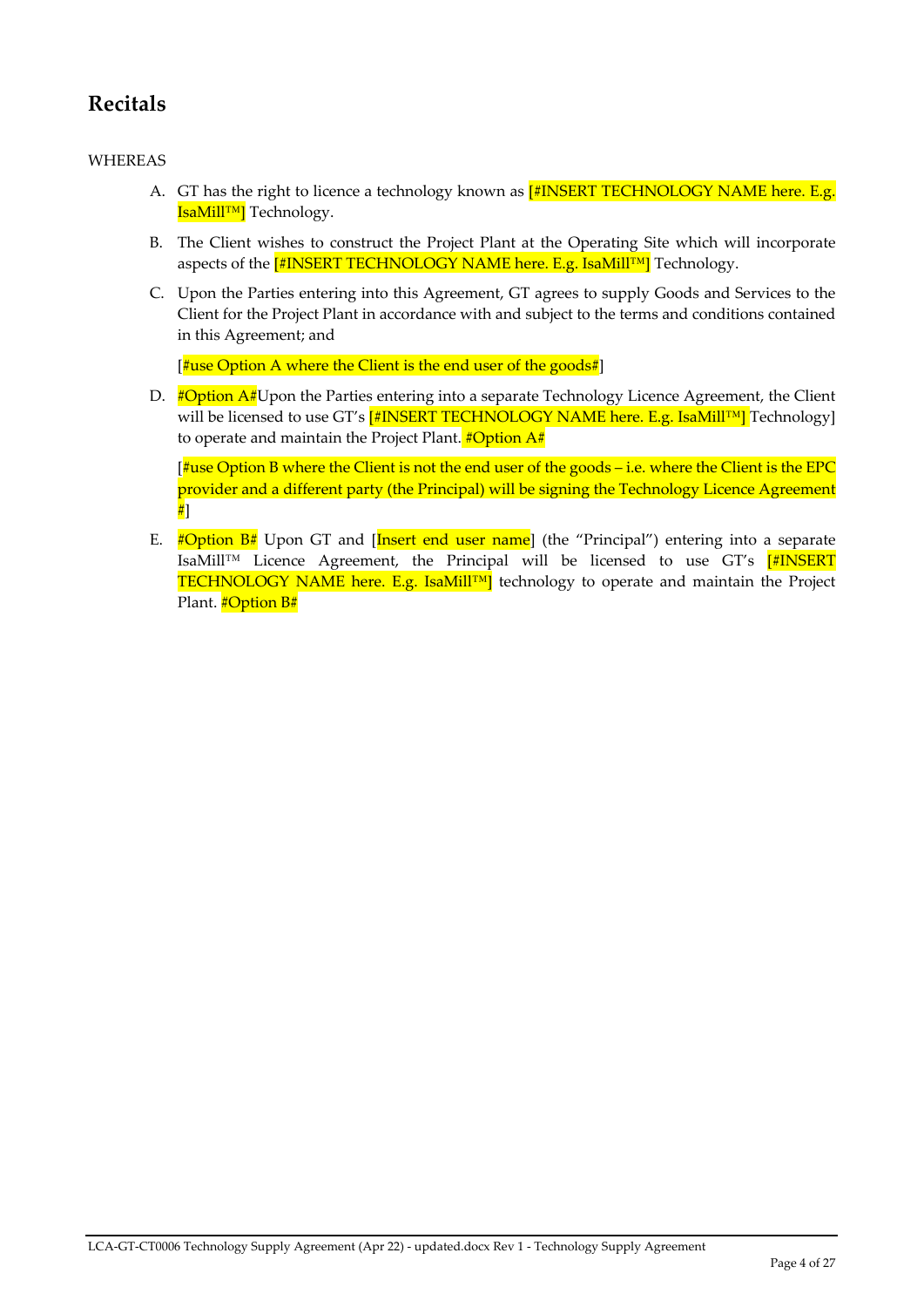### **Interpretation**

The following definitions apply in this Agreement:

- **Additional Fee** means the amount described in item 6) of Schedule A and referred to in clauses 4.5 and 4.6.
- **Agreed Supply** means the supply of Services and Goods as set out in Schedule 1 to this Agreement.
	- **Agreement** means this agreement between GT and the Client including all Schedules to it.
		- **AUD** means the lawful currency of the Commonwealth of Australia.
- **Cancellation Fee** means the amount described in item 11) of Schedule A and referred to in clause 14.2.
	- **Client** means the party specified as such in the Parties section of this Agreement.
- **Client Personnel** means a Representative of the Client.
- **Client's Project** means the design, construction, operation and maintenance of the Project Plant.
- **Commencement Date** is the date of execution of this Agreement.

**Confidential** means all confidential, non‐public or proprietary information, regardless of **Information** how the information is stored or delivered, exchanged between the parties (or a Related Corporation) before, on or after the Commencement Date relating to the business, technology or other affairs of the Discloser of the information but does not include information:

- (a) which is in or becomes part of the public domain other than through breach of this Agreement or an obligation of confidence owed to the Discloser;
- (b) which the Recipient can prove by contemporaneous written documentation was already known to it at the time of disclosure by the Discloser (unless such knowledge arose from disclosure of information in breach of an obligation of confidentiality); or
- (c) which the Recipient acquires from a source other than the Discloser or any of its Representatives where such source is entitled to disclose it.
- **Date of Delivery** means the date on which that part of the Agreed Supply is provided to the Client by GT under this Agreement.

**Defect** 

means a defect or fault in the Goods to the extent that it does not arise out of, or result from, any of the following:

- (and **Defective** shall have the corresponding meaning)
	- 1) an act or omission of the Client or their Representative, unless such act or omission is consistent with the design limits, manufacturer's guidelines or other recommendations referred to in paragraph (3);
	- 2) an act or omission by a person other than GT after risk in the Goods has passed to the Client, unless such act or omission is consistent with the design limits, manufacturer's guidelines or other recommendations referred to in paragraph (3);
	- 3) operation outside of design limits or the manufacturer's guidelines or other recommendations provided by GT;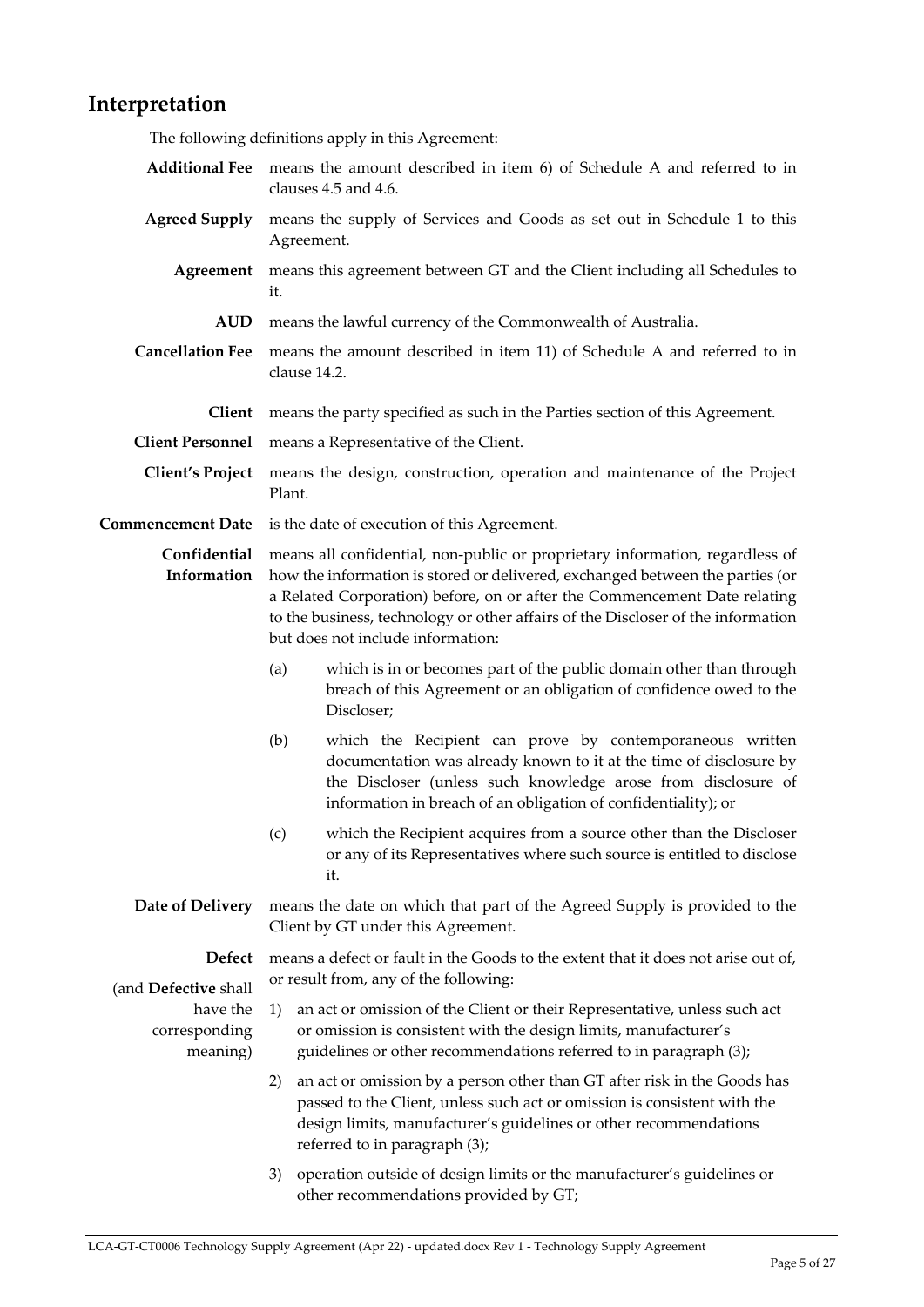|                                    | any defects of the items supplied by/or on behalf of the Client;<br>4)                                                                                                                                                                                                                                                                                                                                                                                                                                                                                                                                                                                                                                                                                  |                                                                                                                                                                         |
|------------------------------------|---------------------------------------------------------------------------------------------------------------------------------------------------------------------------------------------------------------------------------------------------------------------------------------------------------------------------------------------------------------------------------------------------------------------------------------------------------------------------------------------------------------------------------------------------------------------------------------------------------------------------------------------------------------------------------------------------------------------------------------------------------|-------------------------------------------------------------------------------------------------------------------------------------------------------------------------|
|                                    | any defects of the materials of consumable nature and materials whose<br>5)<br>normal life is shorter than the Defect Liability Period;                                                                                                                                                                                                                                                                                                                                                                                                                                                                                                                                                                                                                 |                                                                                                                                                                         |
|                                    | 6)                                                                                                                                                                                                                                                                                                                                                                                                                                                                                                                                                                                                                                                                                                                                                      | reasonable erosion or corrosion; or                                                                                                                                     |
|                                    | 7)                                                                                                                                                                                                                                                                                                                                                                                                                                                                                                                                                                                                                                                                                                                                                      | reasonable wear and tear.                                                                                                                                               |
| <b>Defects Liability</b><br>Period |                                                                                                                                                                                                                                                                                                                                                                                                                                                                                                                                                                                                                                                                                                                                                         | is the period specified in item 8) of Schedule A.                                                                                                                       |
| <b>Discloser</b>                   | means the party disclosing Confidential Information.                                                                                                                                                                                                                                                                                                                                                                                                                                                                                                                                                                                                                                                                                                    |                                                                                                                                                                         |
| Euro                               | means the lawful currency of the European Union.                                                                                                                                                                                                                                                                                                                                                                                                                                                                                                                                                                                                                                                                                                        |                                                                                                                                                                         |
| Fee                                | means the amount referred to as such in Schedule 2 as being payable by the<br>Client in consideration for GT's provision of the Agreed Supply.                                                                                                                                                                                                                                                                                                                                                                                                                                                                                                                                                                                                          |                                                                                                                                                                         |
| <b>Force Majeure Event</b>         | means an exceptional event or circumstance which is outside the reasonable<br>control of the affected party, which was not reasonably foreseeable, which<br>could not have been prevented or avoided by that party taking all reasonable<br>steps and which cannot be substantially attributed to that party. For the<br>purposes of this Agreement, a Force Majeure Event includes (but is not<br>limited to) acts of God, earthquake, flood, storm, lightning, fire, explosion,<br>war, terrorism, riot, civil disturbance, sabotage, strike, lockout, slowdown,<br>unavailability of materials or transportation, labour disturbances, accident,<br>epidemic, acts of governments or delay or non performance of sub-suppliers<br>due to Insolvency. |                                                                                                                                                                         |
| <b>Glencore Group</b>              | means GT, its Related Corporations or any other entity through which such<br>entities are engaged in a joint venture.                                                                                                                                                                                                                                                                                                                                                                                                                                                                                                                                                                                                                                   |                                                                                                                                                                         |
| Goods                              | means the goods and equipment described in Schedule 1.                                                                                                                                                                                                                                                                                                                                                                                                                                                                                                                                                                                                                                                                                                  |                                                                                                                                                                         |
| <b>GT Personnel</b>                | means a Representative of GT including any sub-contractor personnel<br>engaged by GT to provide Technical Assistance Services.                                                                                                                                                                                                                                                                                                                                                                                                                                                                                                                                                                                                                          |                                                                                                                                                                         |
| A party is <b>Insolvent</b> if:    |                                                                                                                                                                                                                                                                                                                                                                                                                                                                                                                                                                                                                                                                                                                                                         |                                                                                                                                                                         |
|                                    |                                                                                                                                                                                                                                                                                                                                                                                                                                                                                                                                                                                                                                                                                                                                                         | (a) it has been declared insolvent under any law applicable to it;                                                                                                      |
|                                    | (b)                                                                                                                                                                                                                                                                                                                                                                                                                                                                                                                                                                                                                                                                                                                                                     | it is in liquidation, in provisional liquidation, under administration,<br>is being wound up or has had a receiver appointed to any part of its<br>property;            |
|                                    | (c)                                                                                                                                                                                                                                                                                                                                                                                                                                                                                                                                                                                                                                                                                                                                                     | it is otherwise unable to pay its debts when they fall due; or                                                                                                          |
|                                    | (d)                                                                                                                                                                                                                                                                                                                                                                                                                                                                                                                                                                                                                                                                                                                                                     | something having a substantially similar effect to (a) to (c) above<br>happens in connection with that party under any law applicable to it.                            |
| <b>Intellectual Property</b>       | means all intellectual property rights including current and future registered<br>and unregistered rights in respect of copyright, designs, circuit layout, trade<br>marks, trade secrets, Know-How, patents, invention and discoveries and all<br>other intellectual property as defined in article 2 of the convention<br>establishing the World Intellectual Property Organisation 1967.                                                                                                                                                                                                                                                                                                                                                             |                                                                                                                                                                         |
| Know-How                           | means confidential and proprietary industrial and commercial information.                                                                                                                                                                                                                                                                                                                                                                                                                                                                                                                                                                                                                                                                               |                                                                                                                                                                         |
| Legislative                        | includes:                                                                                                                                                                                                                                                                                                                                                                                                                                                                                                                                                                                                                                                                                                                                               |                                                                                                                                                                         |
| Requirements                       | (a)                                                                                                                                                                                                                                                                                                                                                                                                                                                                                                                                                                                                                                                                                                                                                     | regulation, by-laws, order, awards<br>Acts,<br>Ordinances,<br>and<br>proclamations of the jurisdiction where the Agreed Supply, or part of<br>it, is being carried out; |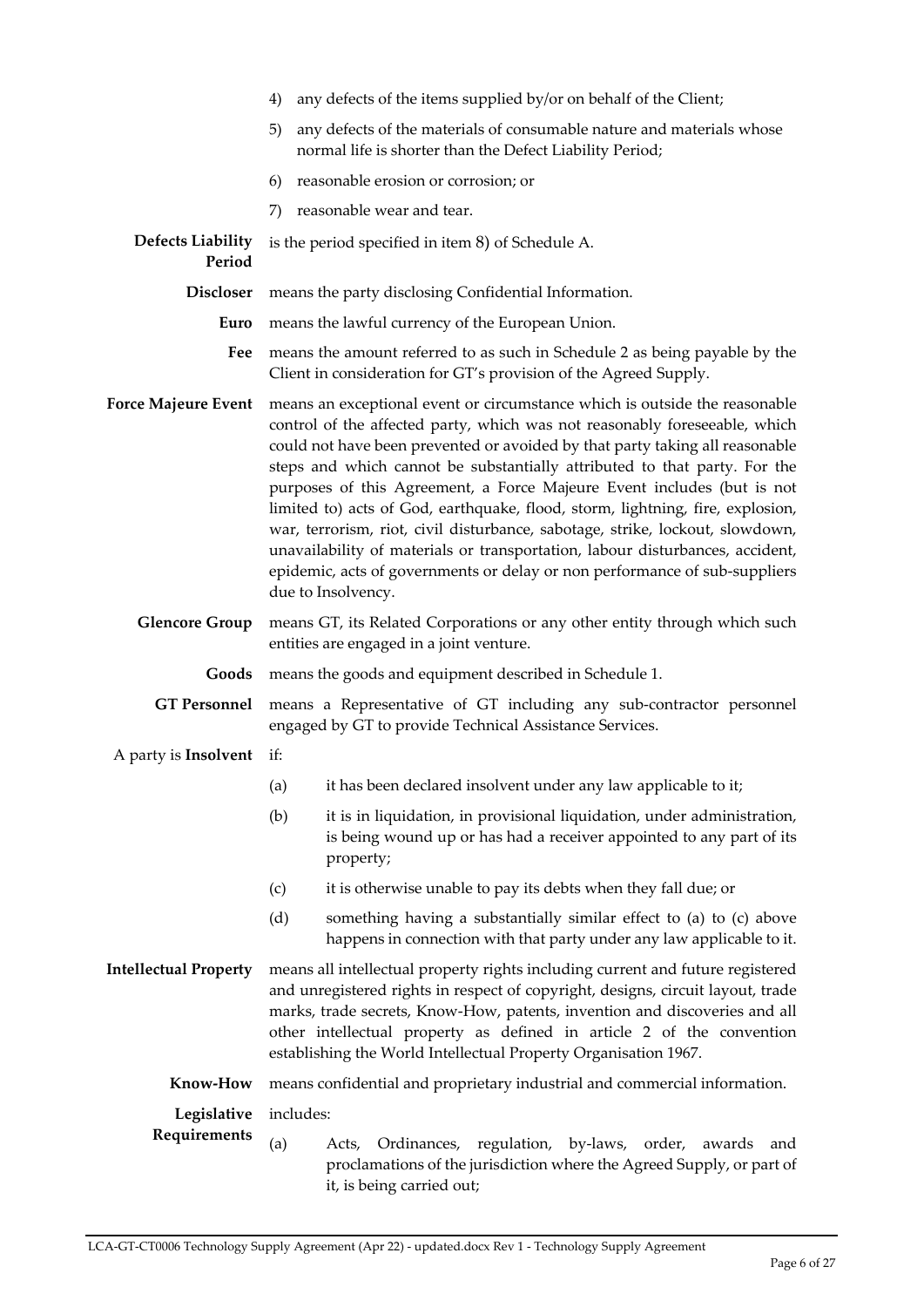|                                                                                                                  | (b)                                                                                                                                                                            | certificates, licences, consents, permits, approvals and requirements<br>of organisations having jurisdiction where the Agreed Supply, or part<br>of it, is being carried out; and                                                                                                                                                                                                                                                                   |  |
|------------------------------------------------------------------------------------------------------------------|--------------------------------------------------------------------------------------------------------------------------------------------------------------------------------|------------------------------------------------------------------------------------------------------------------------------------------------------------------------------------------------------------------------------------------------------------------------------------------------------------------------------------------------------------------------------------------------------------------------------------------------------|--|
|                                                                                                                  | (c)                                                                                                                                                                            | fees and charges payable in connection with (a) and (b).                                                                                                                                                                                                                                                                                                                                                                                             |  |
| <b>Payment Schedule</b>                                                                                          |                                                                                                                                                                                | means the schedule for payment of the Fee set out in Schedule 2.                                                                                                                                                                                                                                                                                                                                                                                     |  |
| Principal                                                                                                        |                                                                                                                                                                                | means the owner and operator of the Project Site and the end user of the<br>Agreed Supply.                                                                                                                                                                                                                                                                                                                                                           |  |
| <b>Project Plant</b>                                                                                             |                                                                                                                                                                                | means the plant to be constructed at the Project Site.                                                                                                                                                                                                                                                                                                                                                                                               |  |
| <b>Project Schedule</b>                                                                                          |                                                                                                                                                                                | means the timetable for the Client's Project, a preliminary form of which is set<br>out in the schedules to this Agreement.                                                                                                                                                                                                                                                                                                                          |  |
| <b>Project Site</b>                                                                                              |                                                                                                                                                                                | means the site described in Item 3) of Schedule A to this Agreement.                                                                                                                                                                                                                                                                                                                                                                                 |  |
| Recipient                                                                                                        |                                                                                                                                                                                | means the party that receives Confidential Information.                                                                                                                                                                                                                                                                                                                                                                                              |  |
| <b>Related Corporation</b>                                                                                       |                                                                                                                                                                                | means, with respect to a corporation, another corporation that is:                                                                                                                                                                                                                                                                                                                                                                                   |  |
|                                                                                                                  | (a)                                                                                                                                                                            | the holding company of the first corporation;                                                                                                                                                                                                                                                                                                                                                                                                        |  |
|                                                                                                                  | (b)                                                                                                                                                                            | a subsidiary of the first corporation; or                                                                                                                                                                                                                                                                                                                                                                                                            |  |
|                                                                                                                  | (c)                                                                                                                                                                            | a subsidiary of the holding company of the first corporation.                                                                                                                                                                                                                                                                                                                                                                                        |  |
| Representative                                                                                                   |                                                                                                                                                                                | of a party means an employee, agent, officer, director, auditor, advisor,<br>partner, consultant, contractor or sub-contractor of that party.                                                                                                                                                                                                                                                                                                        |  |
| Schedule A                                                                                                       |                                                                                                                                                                                | means the section of this Agreement titled "Schedule A".                                                                                                                                                                                                                                                                                                                                                                                             |  |
| <b>Services</b>                                                                                                  |                                                                                                                                                                                | means the Technical Assistance Services as described in further detail in the<br>Schedules to this Agreement.                                                                                                                                                                                                                                                                                                                                        |  |
| <b>Specified Purpose</b>                                                                                         |                                                                                                                                                                                | is the design and construction of the Project Plant.                                                                                                                                                                                                                                                                                                                                                                                                 |  |
| <b>Technical and</b><br>Commercial<br>Information                                                                |                                                                                                                                                                                | means designs, plans, specifications, flow sheets, operating instructions,<br>computer software, Know-How and other information, whether of a technical<br>or commercial nature (including the Intellectual Property) relating to the<br>Technology, as provided directly or indirectly by GT to the Client and any<br>material form in which the above materials or information are contained or<br>embodied, or from which they can be reproduced. |  |
| <b>Technical Assistance</b><br><b>Services</b>                                                                   |                                                                                                                                                                                | means the services described as such in Schedule 1 to this Agreement.                                                                                                                                                                                                                                                                                                                                                                                |  |
| Technology                                                                                                       |                                                                                                                                                                                | means the technology specified in item 5) of Schedule A.                                                                                                                                                                                                                                                                                                                                                                                             |  |
|                                                                                                                  | Term                                                                                                                                                                           | means the period specified in item 1) of Schedule A.                                                                                                                                                                                                                                                                                                                                                                                                 |  |
|                                                                                                                  | <b>USD</b>                                                                                                                                                                     | means the lawful currency of the United States of America.                                                                                                                                                                                                                                                                                                                                                                                           |  |
|                                                                                                                  |                                                                                                                                                                                | The following rules of interpretation apply in this Agreement unless the context requires otherwise:                                                                                                                                                                                                                                                                                                                                                 |  |
| a reference to a person includes a body corporate, unincorporated body or other entity and<br>(a)<br>conversely; |                                                                                                                                                                                |                                                                                                                                                                                                                                                                                                                                                                                                                                                      |  |
| (b)                                                                                                              | a reference to any party to this Agreement or any other agreement includes that party's<br>successors and permitted assigns;                                                   |                                                                                                                                                                                                                                                                                                                                                                                                                                                      |  |
| (c)                                                                                                              | a reference to a document (including this agreement) includes any variation or replacement<br>of it, except to the extent prohibited by this Agreement or that other document; |                                                                                                                                                                                                                                                                                                                                                                                                                                                      |  |
| (d)                                                                                                              |                                                                                                                                                                                | each Schedule to this Agreement is incorporated by reference in this Agreement, but if there<br>is any inconsistency between any Schedule and any provision of this Agreement, the<br>provision of this Agreement shall prevail to the extent of the inconsistency. If there are                                                                                                                                                                     |  |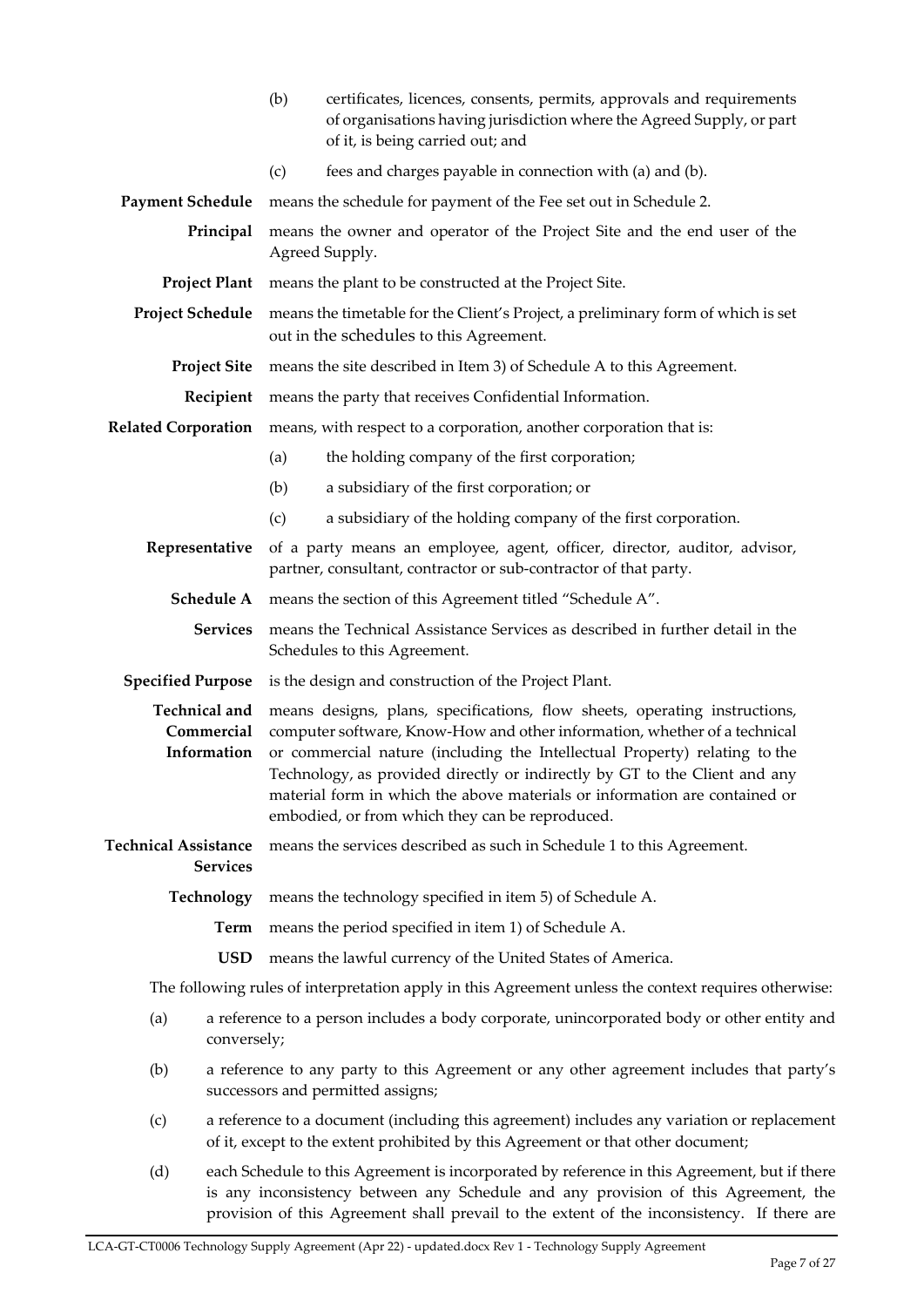inconsistencies among the Schedules, the following order of descending precedence shall prevail to the extent of any inconsistency:

- i) Schedule A
- ii) Schedule 1
- iii) Schedule 2
- iv) Schedule 3
- v) Third party technical specifications;
- vi) Last, any documents incorporated by reference in any of the foregoing. A later-dated document shall supersede an earlier‐dated document to the extent of any inconsistencies between such documents, provided that the later-dated document is expressly incorporated into this Agreement by the parties.
- (e) mentioning anything after the words "*include*", "*includes*" or "*including*" does not limit what else might be included.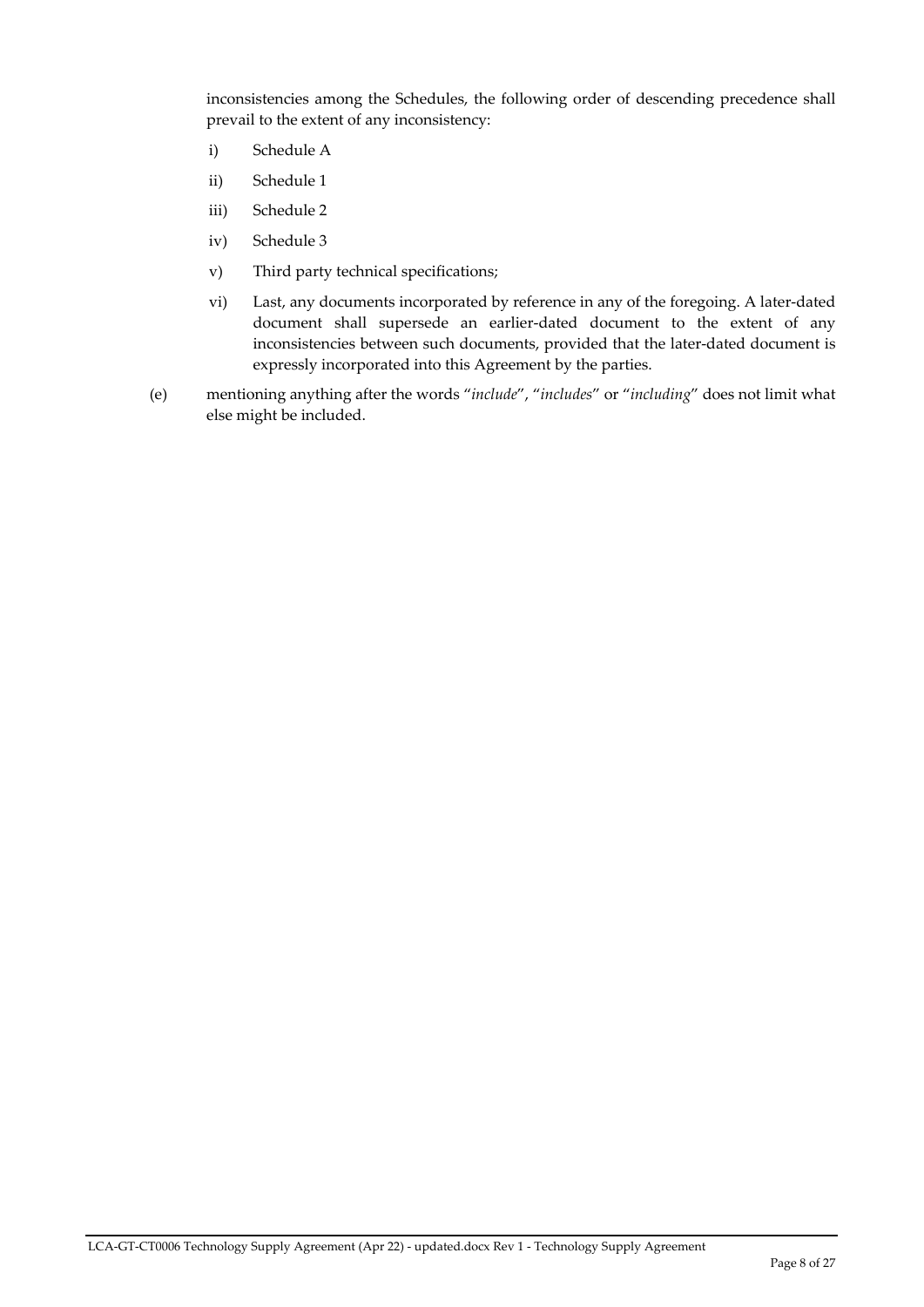### **General Terms**

#### **1 Term**

#### **1.1 Term of Agreement**

This Agreement commences on the Commencement Date and continues until the expiration of the Term unless terminated earlier in accordance with this Agreement.

#### **2 Supply**

#### **2.1 Agreed Supply**

Subject to clause 2.2:

- (a) GT shall provide the Agreed Supply to the Client in accordance with the terms and conditions of this Agreement; and
- (b) the Client shall accept the Agreed Supply from GT and pay the Fee in accordance with this Agreement.

#### **2.2 Completion**

Subject to the Client's payment of the Fee in accordance with this Agreement, GT shall use its best endeavours to provide the Agreed Supply in accordance with the Project Schedule.

A party becoming aware of anything which may cause delay to the performance of any obligation under this Agreement shall promptly give the other party written notice of that cause and the estimated delay.

#### **2.3 GT obligations**

GT shall provide all supervision, labour, materials, plant and equipment necessary to provide the Agreed Supply unless expressly stated otherwise in the Schedules to this Agreement.

#### **2.4 Client obligations**

The Client shall provide to GT such materials and information as is specified and described in the Schedules to this Agreement or is otherwise requested by GT and comply with its obligations in accordance with this Agreement (including the Project Schedule).

If the Client fails to fulfil or is delayed in fulfilling an obligation under this Agreement in accordance with the relevant Schedule or otherwise fails to promptly provide such materials and information as reasonably requested by GT in order to allow GT to comply with its obligations under this Agreement, and that delay or failure causes delay and/or additional expense to GT, then, without affecting GT's other rights:

- (a) the time allowed for GT to complete any affected obligations under this Agreement shall be extended by the duration of the Client's delay;
- (b) the Client shall pay to GT any actual costs incurred by GT as a result of the Client's delay. Such costs will paid as an Additional Fee that will be invoiced by GT at cost plus 10%; and
- (c) both parties shall take all reasonable steps to minimise the impact of the Client's delay.

### **3 Fees**

#### **3.1 Fees**

In consideration for the provision of the Agreed Supply, the Client agrees to pay GT the Fee in accordance with the Payment Schedule and the Payment Terms set out in item 7) of Schedule A.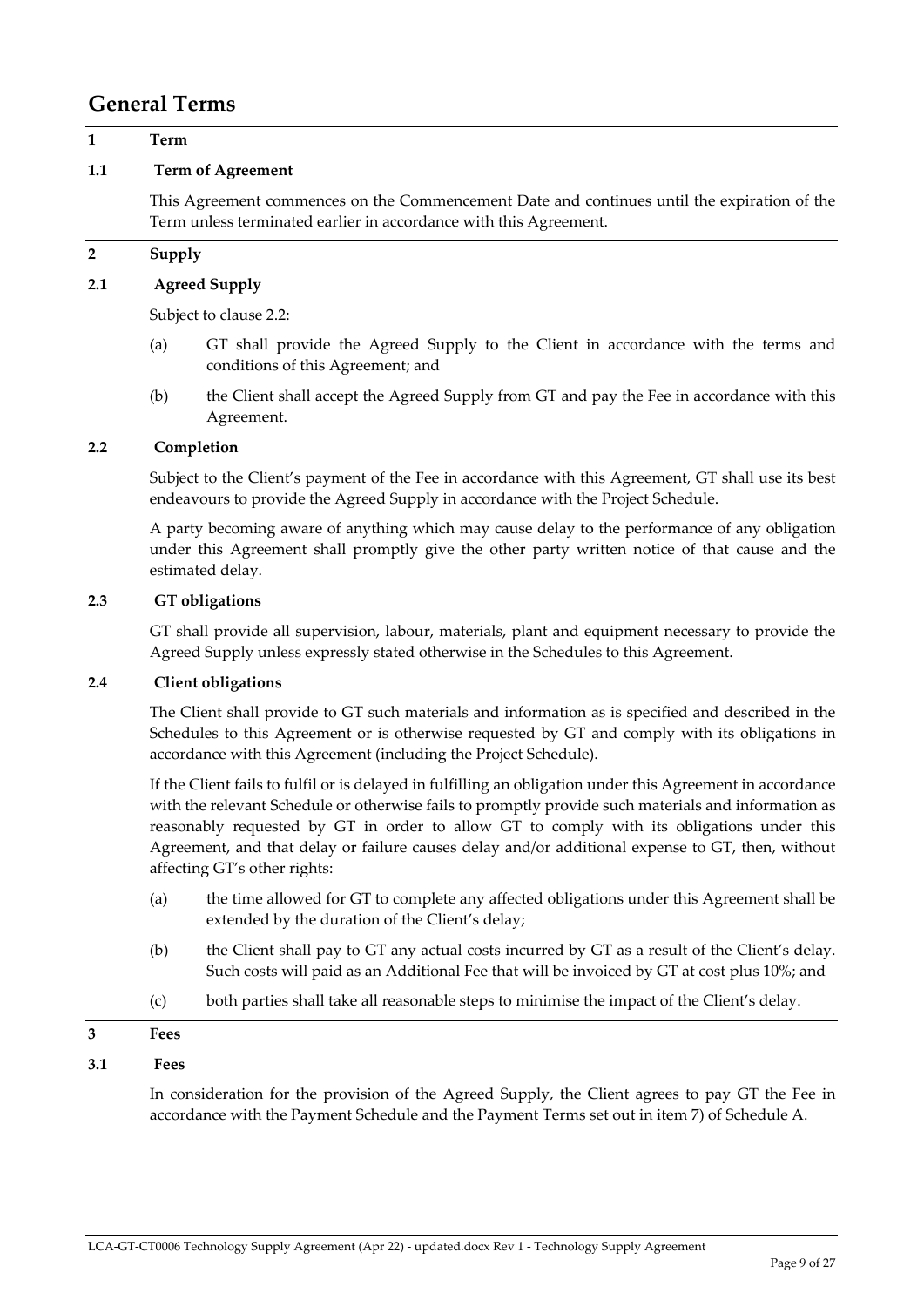#### **3.2 GT Charges payable by the Client**

Any amount payable under this Agreement is net (i.e. exclusive) of:

- (a) all taxes and charges payable by the Client; and
- (b) any amount required to be withheld permanently in accordance with any Legislative Requirements excluding Legislative Requirements of Australia.

#### **3.3 Withholding amounts**

If the Client is required by any non‐Australian Legislative Requirement to deduct or withhold taxes or any other amount for the benefit of a third party from any amount that is payable under this Agreement (including as withholding agent for GT under any non‐Australian Legislative Requirement), the Client must:

- (a) increase the relevant amount that is payable to GT by the amount that is required to be deducted or withheld (which will result in the receipt by GT of the full amount which would have been payable to GT under this Agreement if no deduction or withholding had been required);
- (b) make the required deductions or withholdings;
- (c) pay the full amount deducted or withheld in accordance with the obligation imposed on the Client by the non‐Australian Legislative Requirement; and
- (d) promptly deliver to GT a copy of the receipt for each such payment.

#### **3.4 Additional charges**

Any amount payable under this Agreement is net (i.e. exclusive) of any applicable goods and services charge, value added tax or similar charge.

If such charge is levied on GT with respect to the whole or part of any amount payable under this Agreement:

- (a) the Client must also pay to GT an amount equivalent to that charge within 30 days of the end of the month in which GT provides the Client with an appropriate invoice (or other tax documentation required) for that amount or as otherwise agreed between the parties in writing; and
- (b) if a party is entitled to be reimbursed or indemnified under this Agreement, the amount to be reimbursed or indemnified does not include any amount for a goods and services tax or similar charge for which that party is entitled to a taxation credit.

#### **4 Variation**

#### **4.1 Reasonable efforts**

GT will make reasonable efforts to comply with any requests from the Client relating to variation of the Agreed Supply. However, GT shall not be deemed to have accepted such request unless this Agreement is formally varied in writing by the parties.

#### **4.2 Client request**

The Client may request, in writing, a change to the scope or specification of the Agreed Supply (including to the Project Schedule). GT may reject such changes or accept them subject to a corresponding change in the Fee and/or the Project Schedule.

#### **4.3 GT's estimate**

GT shall as soon as practical after receiving such notice, notify the Client whether the proposed variation can be effected, together with, if it can be effected, GT's estimate of the:

(a) effect on the Project Schedule and any Dates for Delivery; and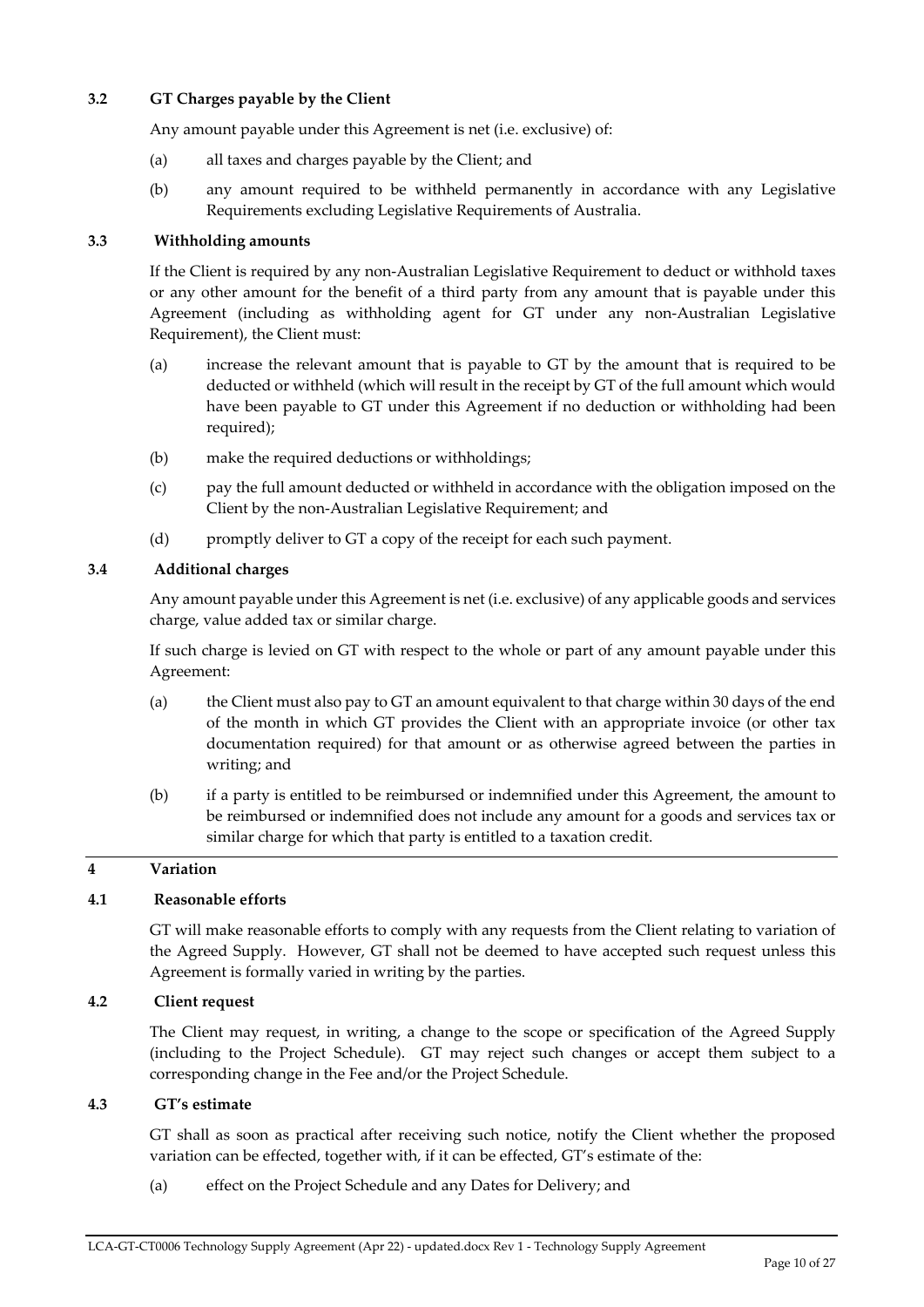(b) cost (including all warranties and time‐related costs, if any) of the proposed variation on the basis set out in clause 4.6.

#### **4.4 Client variation**

The Agreed Supply is provided to the Client on the basis of the information that is set out in this Agreement and its Schedules. Any variation in such information by the Client after the Commencement Date may lead to variations in the Fee. GT shall advise the Client if any such variation in the Fee may be required which shall be determined in accordance with clause 4.6.

#### **4.5 Additional services**

GT may, on the Client's request, agree to provide additional services or adopt a new Project Schedule which may be subject to an Additional Fee. The parties will endeavour to agree to the amount of such Additional Fee based on reasonable rates and charges before any additional services are provided.

#### **4.6 Variation to Fees**

Any Additional Fee shall be determined on the basis of the applicable rates and prices contained in this Agreement or, otherwise, on the basis of reasonable rates or prices which take into account costs and a reasonable amount for profits and overheads.

#### **5 Payment & invoices**

#### **5.1 Invoices**

GT shall provide the Client with invoices for amounts payable to GT in accordance with this Agreement. Each invoice shall include details of the Agreed Supply to which the invoice relates.

#### **5.2 Payment**

The Client agrees to pay the Fee on the basis of the payment terms set out in item 7) of Schedule A.

#### **6 Risk and title**

#### **6.1 Risk**

Risk in the Goods provided as part of the Agreed Supply shall pass from GT to the Client in accordance with the terms of delivery for such Goods as set out in item 2) of Schedule A to this Agreement.

#### **6.2 Title**

Title in the Goods provided as part of the Agreed Supply shall pass from GT to the Client upon full payment for such Goods by the Client or such part of the Goods to which the title relates.

#### **7 Defects liability**

#### **7.1 Liability period**

Subject to clause 7.4, the Defects Liability Period stated in item 8) of Schedule A shall commence at the time and for the period specified in item 8) of Schedule A.

#### **7.2 Notice of rectification**

During the Defects Liability Period, the Client may give GT a notice in writing requiring GT Technology to rectify a Defect in the Goods which shall identify the Defect (by reference to the requirements for such Goods as set out in this Agreement) as well as the reasonable date for commencement, and completion, of its rectification.

#### **7.3 Failure to rectify**

If the rectification is not commenced or completed by the required dates, the Client may have the rectification carried out by others, without prejudice to any other rights and remedies that the Client may have. The reasonable cost incurred in doing so shall be an amount payable by GT to the Client.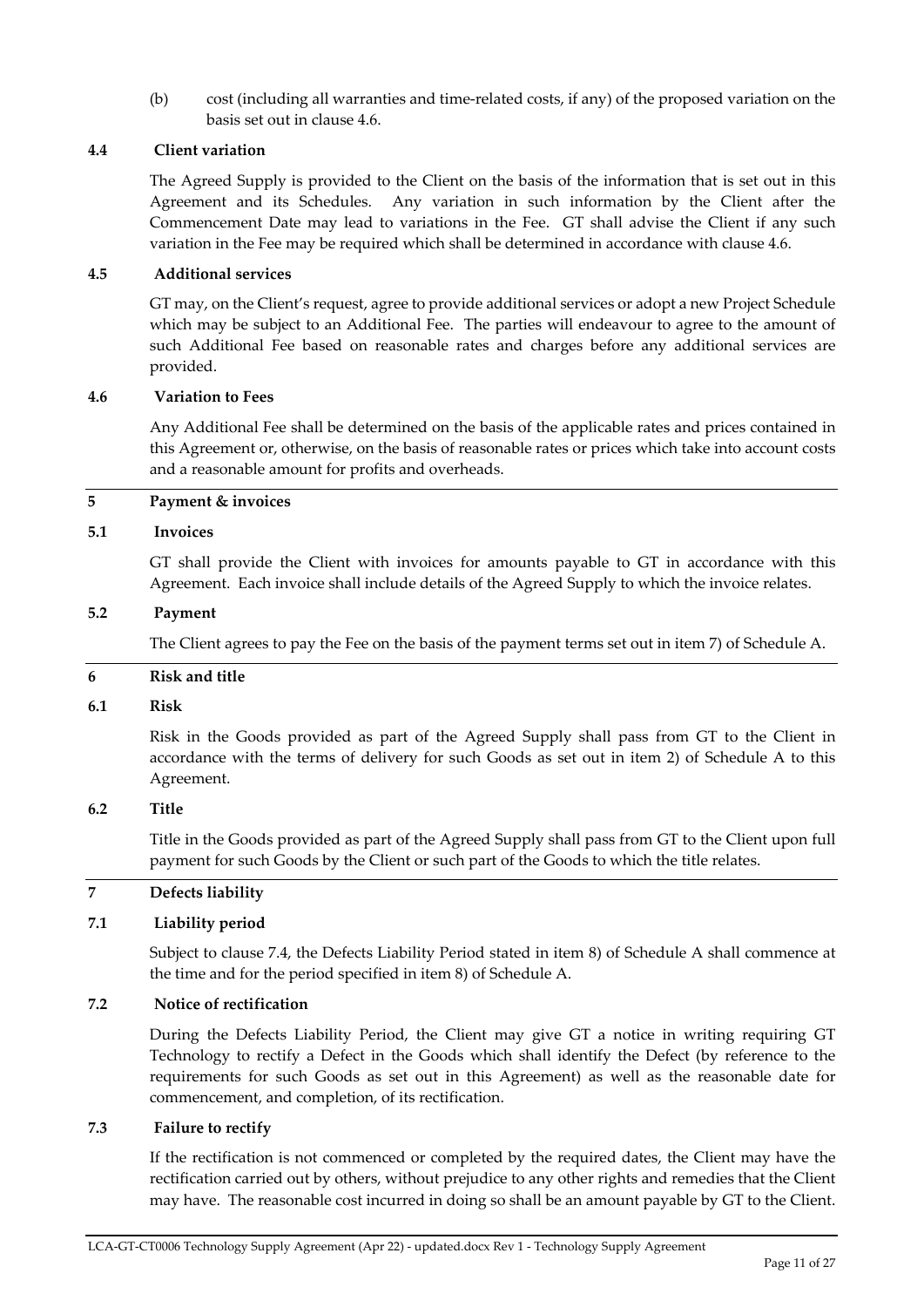#### **7.4 Rectification during Defects Liability Period**

In the event that a Defect has been rectified during the Defects Liability Period, the Defects Liability Period applicable to the rectification work shall be a period equal to the remaining period of the Defects Liability Period.

#### **8 Technical and Commercial Information**

#### **8.1 No title**

No right, title or interest in the Technical and Commercial Information (including the Intellectual Property) shall pass to the Client under this Agreement other than as expressly granted in this Agreement.

#### **8.2 Client's rights to design and construct**

The Client's only right with respect to GT's Technical and Commercial Information is the right to review and assess the Agreed Supply for the Specified Purpose.

[ $\sharp$ use Option A where the Client is the end user of the goods#]

#### **8.3 [#Option A#] Client's rights to operate and maintain**

The Client will not be granted the right to use the Technical and Commercial Information for the purpose of operating and maintaining the Project Plant unless and until the Client and GT enter into a separate Technology Licence Agreement. **[#Option A#]**

 $\frac{4}{3}$ use Option B where the Client is not the end user of the goods – i.e. where the Client is the EPC provider and a different party (the Principal) will be signing the Technology Licence Agreement #

#### **8.4 [#Option B#] Principal's rights to operate and maintain**

The Principal will not be granted the right to use the Technical and Commercial Information for the purpose of operating and maintaining the Project Plant unless and until the Principal and GT enter into a separate Technology Licence Agreement. **[#Option B#]**

#### **8.5 Document markings**

The Client shall ensure that all documents, drawings and other materials issued in connection with the Client's Project and which contain any part of GT's Intellectual Property or Confidential Information, are marked with a clear note that informs the reader that the document, drawing or material contains information that is proprietary to GT.

#### **9 Confidentiality**

#### **9.1 Undertaking to maintain confidence**

Each party acknowledges that the Confidential Information of the other party is valuable to that other party. Each party undertakes to keep the Confidential Information of the other party secret and to protect and preserve the confidential nature and secrecy of the Confidential Information of the other party.

#### **9.2 Use of Confidential Information**

The party receiving Confidential Information ("Recipient") from the other party ("Discloser") may only use such Confidential Information for the purposes of performing the Recipient's obligations, or exercising the Recipient's rights, under this Agreement.

#### **9.3 Disclosure of Confidential Information**

A Recipient may not disclose Confidential Information of the Discloser to any person except:

- (a) Representatives, legal advisors, auditors and other consultants of the Recipient who require it for the purposes of this Agreement;
- (b) with the prior written consent of the Discloser;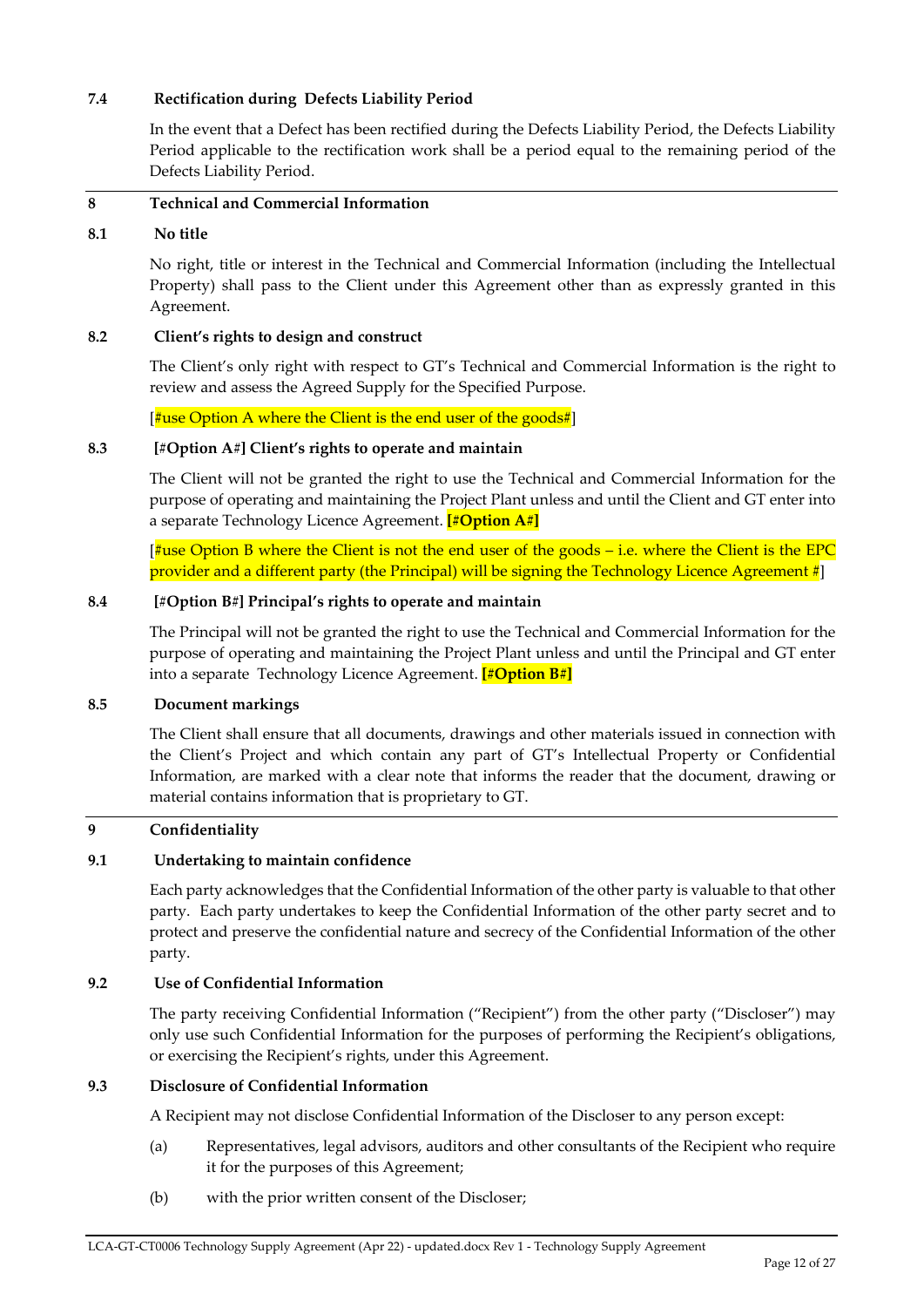- (c) if the Recipient is required to do so by law or a stock exchange or corporate regulator; or
- (d) if the Recipient is required to do so in connection with legal proceedings relating to this Agreement.

#### **9.4 Disclosure by Recipient**

A Recipient disclosing Confidential Information under clause 9.3(a) and (b) must ensure that persons receiving that Confidential Information are aware that it is Confidential Information and do not disclose the information except in circumstances permitted in clause 9.3.

The Recipient shall be responsible for any breach of the confidentiality and other obligations under this clause 9 by any person described in clause 9.3(a) to whom the Recipient discloses Confidential Information.

#### **9.5 Return of Confidential Information**

Subject to clause 9.6, on the Discloser's request, the Recipient must immediately deliver to the Discloser all documents or other materials containing or referring to the Discloser's Confidential Information which are:

- (a) in the Recipient's power, possession or control; or
- (b) in the power, possession or control of person who have received Confidential Information from the Recipient under clause 9.3(a) and (b).

#### **9.6 Exceptions**

The obligation in clause 9.5 does not apply to Confidential Information of the Discloser that the Recipient requires in order to perform its obligations under this Agreement or is otherwise entitled to retain.

#### **10 Warranties**

#### **10.1 Mutual warranties**

Both parties warrant that:

- (a) they are validly existing under the laws of the place of their incorporation and have the power and authority to carry on their respective businesses;
- (b) they have all necessary licences, approvals, permits and consents to enter into this Agreement and perform their obligations under it; and
- (c) they have the power to enter into and perform their obligations under this Agreement.

#### **10.2 Client warranties**

The Client represents and warrants that:

- (a) it has, before signing this Agreement:
	- i. satisfied itself about all matters that are relevant to its rights and obligations under this Agreement;
	- ii. as part of that process, considered whether it should obtain independent legal advice;
	- iii. satisfied itself as to the suitability and commercial feasibility of the Agreed Supply and the Technology for the Client's Project; and
- (b) it, and its Representatives, will only use the Agreed Supply and the Technology for the Specified Purpose and will not incorporate any part of the Agreed Supply or any part of the Technology into any other plant without the express written permission of GT.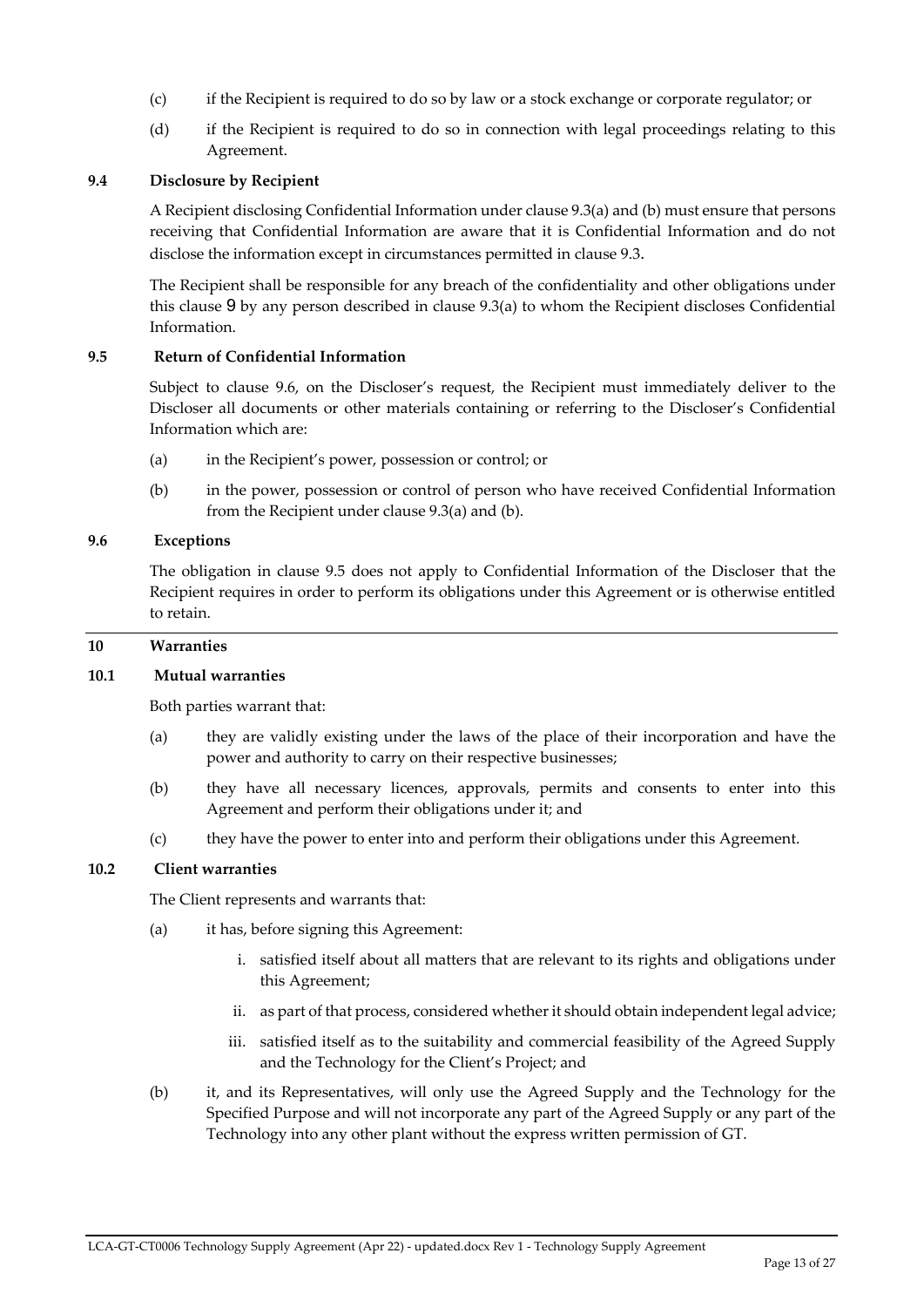#### **10.3 GT warranties**

GT represents and warrants that:

- (a) it has evaluated all aspects of this Agreement and has the capability and expertise to provide the Agreed Supply;
- (b) GT has the right and authority to licence or sub‐licence the Technology;
- (c) employees and agents of GT who carry out the Agreed Supply under this Agreement are and will remain suitably qualified and experienced and possess the level of professional skill, care and judgement necessary to carry out the Agreed Supply under this Agreement; and
- (d) any materials, information or goods provided to the Client as part of the Agreed Supply will be complete and free from encumbrance, will have been prepared with reasonable care and will be of merchantable quality.

Unless expressly stated otherwise in the Schedules to this Agreement, GT makes no other representation or warranty in respect of the Agreed Supply.

#### **11 Liability and indemnity**

#### **11.1 No limitation**

Nothing in this Agreement operates to limit or exclude:

- (a) liability that cannot by law be limited or excluded;
- (b) a Party's liability resulting from its wilful misconduct.

#### **11.2 Client indemnity**

The Client indemnifies the Glencore Group and its Representatives against all losses, damages, liabilities, claims and expenses (including legal costs) incurred by the Glencore Group arising out of or in connection with:

- (a) any death or injury to persons, and any loss or damage to the real or personal property of the Glencore Group or a third party to the extent caused by any negligent act or omission of the Client or its Representatives; and
- (b) any infringement of a proprietary right in the Technical and Commercial Information under clause 8 or any breach of an obligation of confidence under clause 9 by the Client or its Representatives.

#### **11.3 GT indemnity**

GT indemnifies the Client and its Representatives against all losses, damages, liabilities, claims and expenses (including legal costs) incurred by the Client arising out of or in connection with:

- (a) any death or injury to persons, and any loss or damage to the real or personal property of the Client or a third party to the extent caused by any negligent act or omission of GT or its Representatives; and
- (b) any infringement of the warranty under clause 10.3(b) or any breach of an obligation of confidence under clause 9 by GT or its Representatives.

#### **11.4 Indemnities continue**

The indemnities in this agreement are continuing obligations which shall continue after this Agreement ends.

#### **11.5 Contribution**

Any amount claimed by GT pursuant to the indemnity in clause 11.2 will be reduced proportionally to the extent that any loss, damage, liability, claim or expense is directly caused or contributed to by the Glencore Group or its Representatives. Any amount claimed by the Client pursuant to the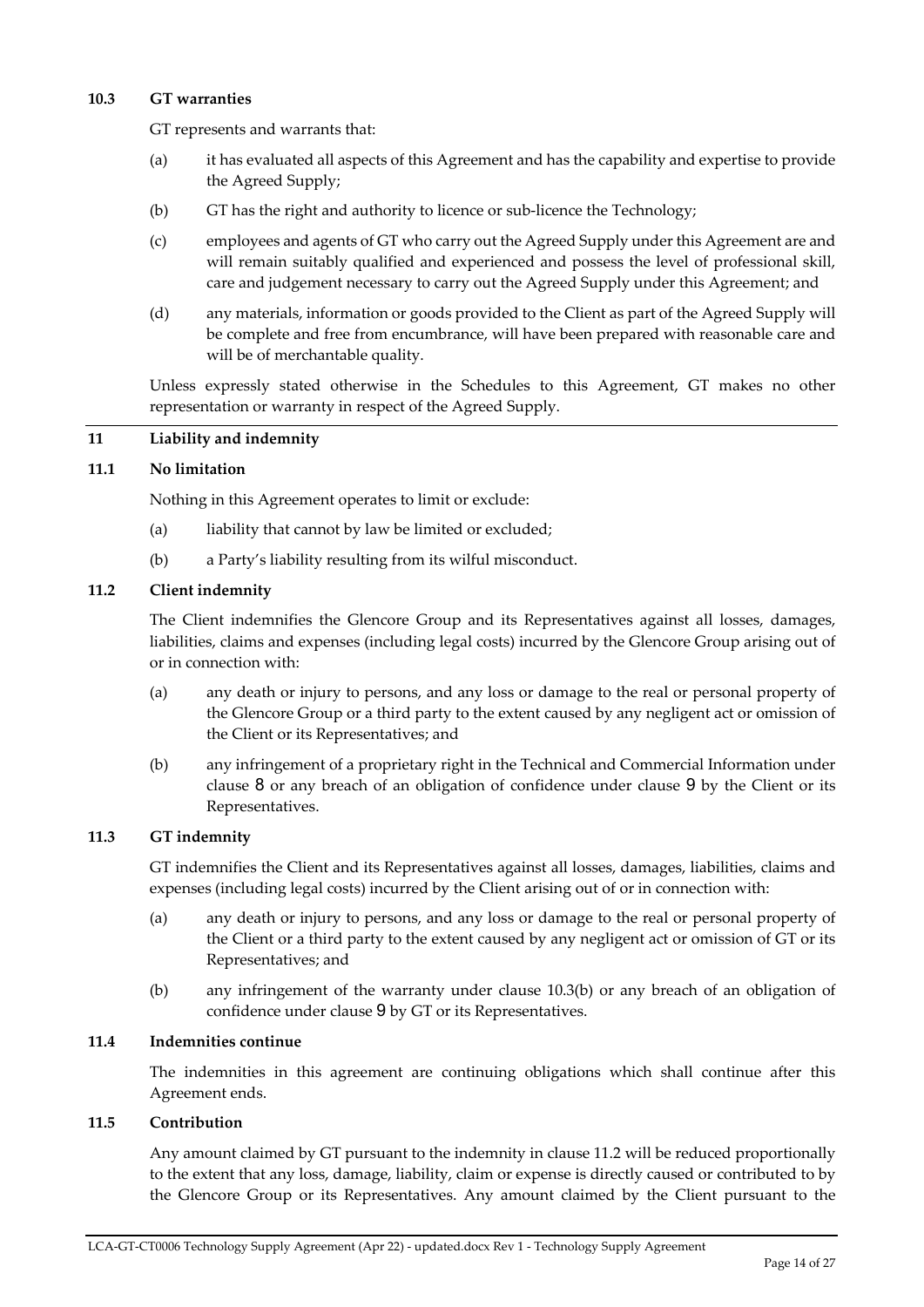indemnity in clause 11.3 will be reduced proportionally to the extent that any loss, damage, liability, claim or expense is directly caused or contributed to by the Client or its Representatives.

#### **12 Limitation of liability**

#### **12.1 Consequential loss**

Neither party shall be liable to the other in respect of any consequential or indirect loss or damage (including without limitation loss of profit or production) arising out of any default, omission or negligence in the performance, or purported performance, of that party's obligations in connection with this Agreement.

#### **12.2 Limitation**

With the exception of:

- (a) any liability arising under clause 7;
- (b) any liability arising under clauses 10.3(b); and

subject to clause 11.1, GT's total liability arising in connection with this Agreement (including a claim in tort or under statute and under any Performance Guarantee) is limited to the amount stated in Item 9) in Schedule A.

#### **13 Assignment**

#### **13.1 Assignment**

Neither party shall, without the other's prior written approval (which shall not be unreasonably withheld) assign any obligation, right, benefit or interest under this Agreement to another party unless that party is a Related Corporation.

#### **14 Termination**

#### **14.1 Termination with cause**

Either party may terminate this Agreement immediately by written notice if:

- (a) the other party commits a material breach of an obligation under this Agreement and such breach is incapable of remedy;
- (b) the other party commits a material breach of an obligation under this Agreement and has not taken all reasonable steps to rectify that breach within the reasonable time period specified by the non‐defaulting party in a notice of breach (such period to be not less than fifteen (15) days);
- (c) the other party is declared Insolvent; or
- (d) it is expressly entitled to do so under clause 15.4 of this Agreement.

#### **14.2 Suspension**

Should the Client's Project be suspended for any reason, any additional costs that are incurred by GT as a result of the suspension, including but not limited to any holding, rescheduling or storage costs or any suspension costs incurred by GT under contracts with its own suppliers relating to the Client's Project, will be payable by the Client. Such costs will be invoiced by GT at cost plus 10%.

The Client must promptly give GT notice of any such suspension.

GT may terminate this Agreement if provision of the Agreed Supply is disrupted by suspension of the Client's Project for a period greater than the period specified in item 10) of Schedule A. In the event of GT terminating the Agreement under this clause, the Client shall be liable and shall fully compensate GT a Cancellation Fee, excluding any applicable Taxes, pursuant to item 11) in Schedule A.

#### **14.3 Consequences of termination**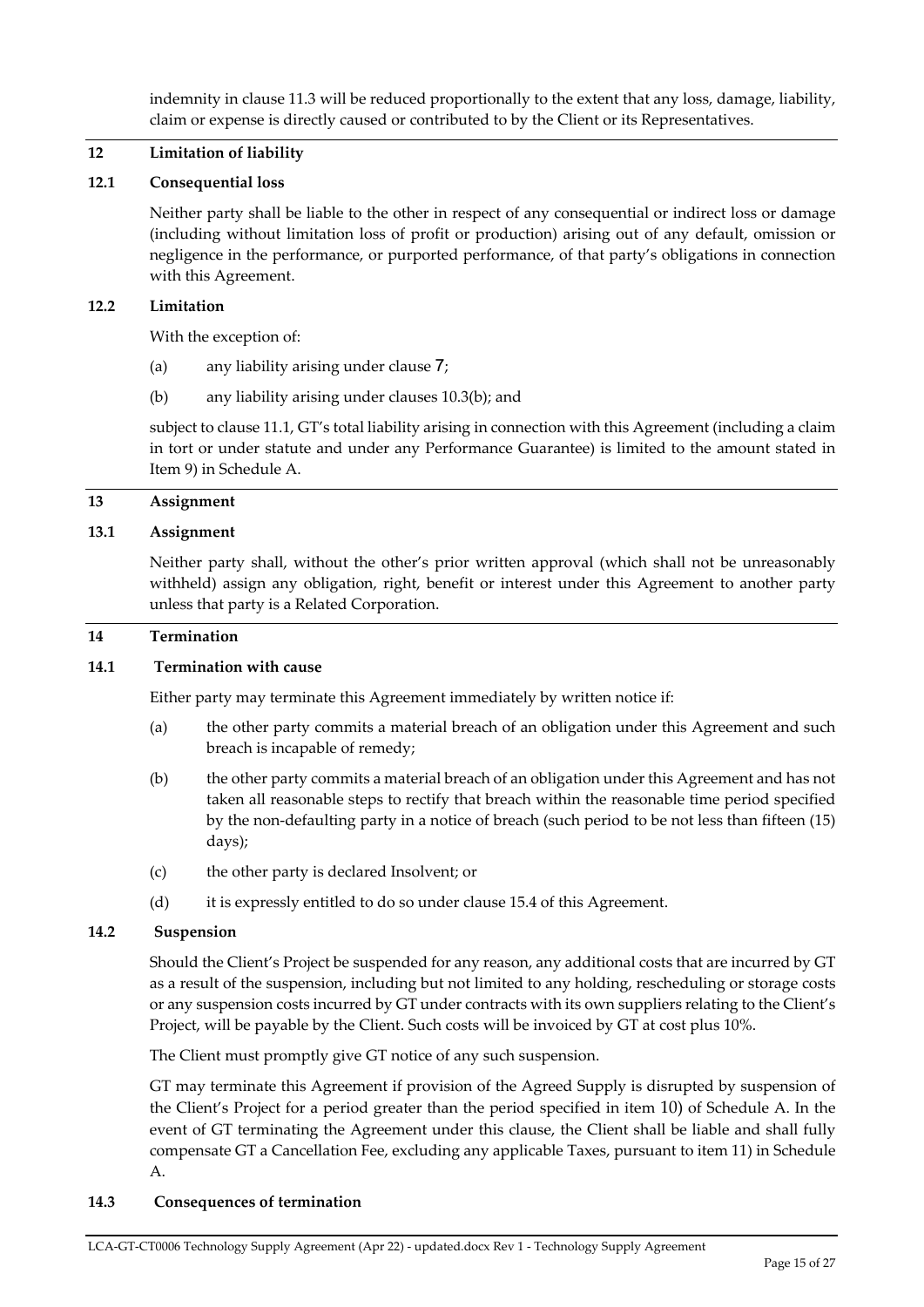If this Agreement is terminated by GT under clause 14.1:

- (a) the Client shall forfeit all rights and entitlements under this Agreement; and
- (b) the Client shall pay all amounts owing to GT under this Agreement as of the date of termination and shall be indebted to GT for the loss, cost and damage incurred by GT as a direct consequence of the breach and the termination.

If this Agreement is terminated by the Client under clause 14.1, the Client shall pay all amounts owing to GT under this Agreement as of the date of termination.

#### **14.4 Continuing obligations**

Termination or expiry of this Agreement shall not relieve the parties of any obligation arising under this Agreement prior to the date of termination or expiry and shall not relieve either party of the obligations arising under clauses 9, 10, 11, 14, 15, 16, 17, and 19 of this Agreement which survive termination and expiry.

#### **15 Force majeure**

#### **15.1 No liability**

Despite any other provision in this Agreement, no party shall be liable to the other party for any delay or inability to perform an obligation under this Agreement if such delay or inability is due to a Force Majeure Event and notice has been given in accordance with clause 15.3.

#### **15.2 Effect of Force Majeure Event**

A party affected by a Force Majeure Event must:

- (a) take all possible and reasonable steps to avoid, remove or limit the effects of the Force Majeure Event of the performance on its obligations under this Agreement; and
- (b) promptly re‐commence performing its obligations under this Agreement as soon as reasonably possible.

#### **15.3 Notice of Force Majeure Event**

A party affected by a Force Majeure Event must, as soon as reasonably possible, give the other party notice which:

- (a) sets out details of the Force Majeure Event and identifies the nature and extent of the obligations affected by such event;
- (b) advises the period of time during which the affected party estimates that it will not be able to perform or will be delayed in performing its obligations; and
- (c) provides details of the action that it has taken or proposes to take to remedy the situation.

#### **15.4 Termination**

GT may terminate this Agreement under clause 14.1(d) if provision of the Agreed Supply is disrupted by a Force Majeure Event for a period greater than the period specified in item 12) of Schedule A. In such case, the Client shall pay all amounts owing to GT under this Agreement as of the date of termination.

#### **16 Dispute resolution**

#### **16.1 Dispute Notice**

If a dispute between the parties arises in connection with this Agreement, then either party may give a notice pursuant to clause 17.1 that identifies and provides details of the dispute ("Dispute Notice").

#### **16.2 Conference**

Within 14 days of receiving a Dispute Notice, the parties must meet at least once, on a without prejudice basis, to resolve the dispute or to agree on methods of doing so. At every such conference,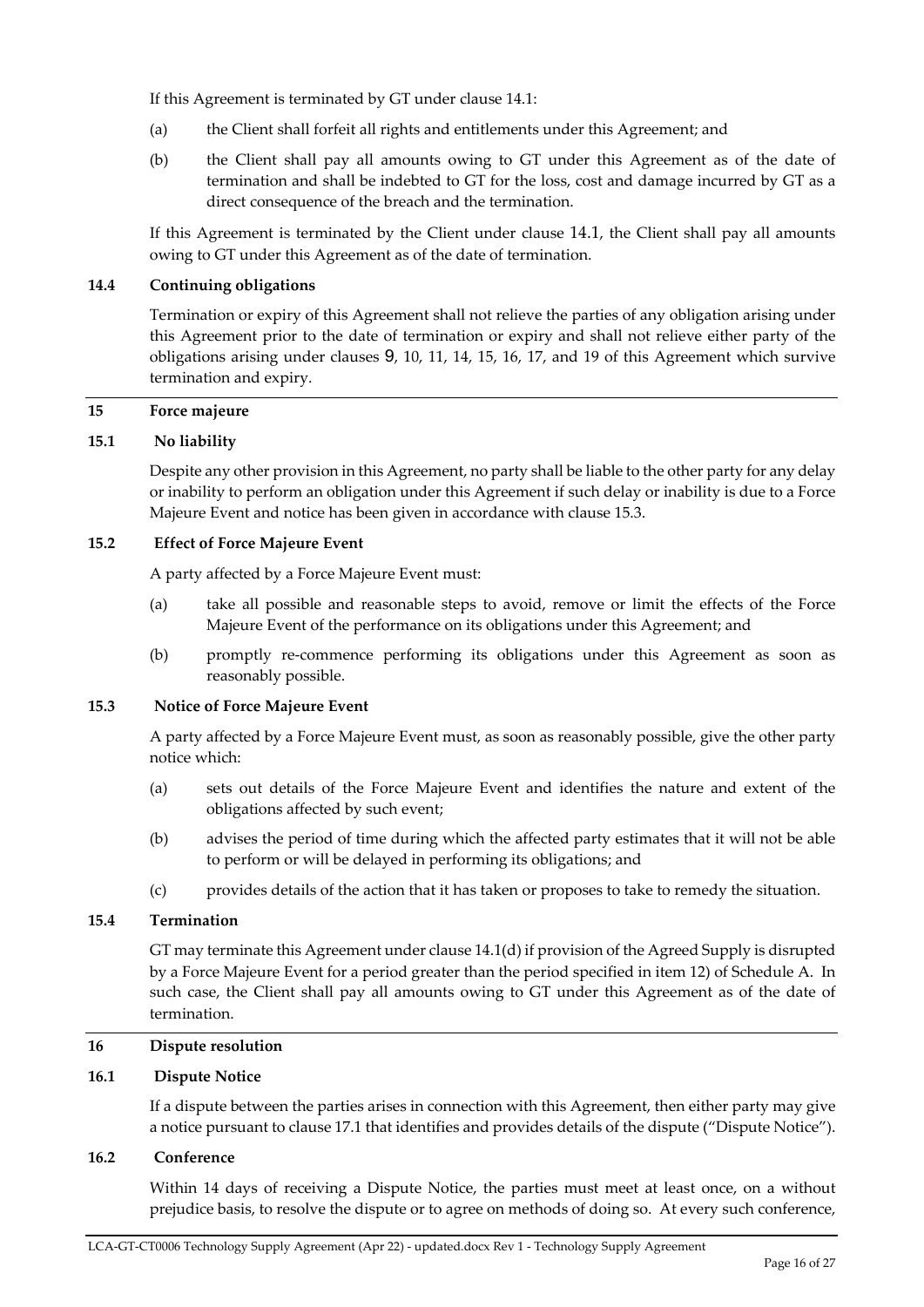each party shall be represented by a person having authority to agree to such resolution or methods. If the dispute has not been resolved within 45 days of service of the Dispute Notice, the dispute must be escalated to the respective Chief Executive Officers of the Client and GT. If the dispute can still not be resolved after a further 14 days, the dispute must be referred to arbitration.

#### **16.3 Arbitration**

If, after a further 14 days, the parties are unable to agree on an arbitrator, the arbitrator shall be nominated by the person specified in item 13) of Schedule A. The arbitration shall be conducted in accordance with the rules and at the location specified in item 13) of Schedule A.

#### **16.4 Obligations continue**

Notwithstanding the existence of a dispute, the parties shall, subject to clauses 14 and 16.5, continue to perform their obligations under this Agreement.

#### **16.5 Urgent relief**

Nothing in this clause 16 shall prejudice the rights of a party to institute proceedings to seek injunctive or urgent declaratory relief.

#### **17 Notices**

#### **17.1 Form**

All notices and other communications in connection with this Agreement must be:

- (a) signed and in writing;
- (b) marked for the attention of the person identified in the Parties or the person otherwise specified by the recipient; and
- (c) either:
	- i. left at, or sent by pre‐paid post to, the address set out in the Parties section of this Agreement; or
	- ii. sent by fax to the fax number set out in the Parties section of this Agreement
	- iii. if an email address is provided, scanned and attached to an email to that address

unless the intended recipient had previously notified a changed address, fax number or email address, in which case, the communication must be to that address or number.

#### **17.2 Effective**

All notices or communications take effect from the time that they are received. They will be deemed to be received:

- (a) if sent by post, three days after posting (if within the same country) or seven days (if sent from a different country);
- (b) if sent by fax, at the time shown in the transmission report as the time that the whole fax was sent; or
- (c) if sent by email, at the time that the message was received on the recipient's server.

#### **18 Security**

#### **18.1 GT Security**

GT agrees to provide security in the amount described in item 14) of Schedule A and issued by an institution and in a form which is acceptable to the Client (acting reasonably) and its respective banks or financiers.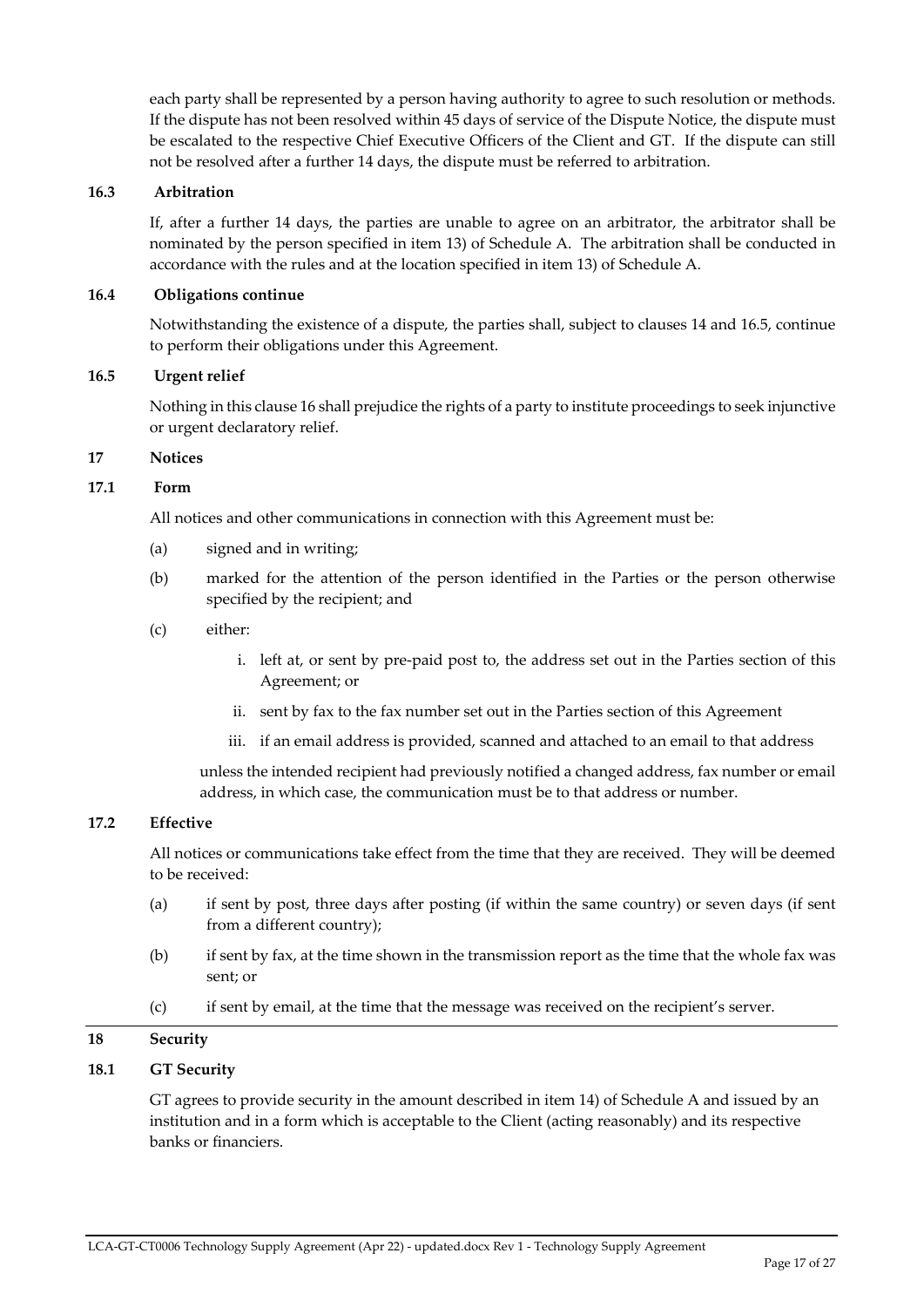#### **18.2 Client Security**

The Client agrees to provide security in the amount described in item 14) of Schedule A and issued by an institution and in a form which is acceptable to GT (acting reasonably) and its respective banks or financiers.

#### **19 General**

#### **19.1 Governing law**

This agreement is governed by the law in force in the place specified in item 15) of Schedule A. Each party submits to the non‐exclusive jurisdiction of the courts of that place.

#### **19.2 Discretion**

A party may exercise a right or remedy or give or refuse its consent in any way it considers appropriate unless this Agreement expressly states otherwise.

#### **19.3 Partial exercise of rights**

If a party does not exercise a right or remedy fully or at a given time, the party may still exercise it later.

#### **19.4 Approval and consents**

By giving its approval or consent a party does not make or give any warranty or representation as to any circumstance relating to the subject matter of the consent or approval.

#### **19.5 Remedies cumulative**

The rights and remedies provided in this agreement are in addition to other rights and remedies given by law independently of this agreement.

#### **19.6 Further steps**

The Client agrees, at its own expense, to do anything GT reasonably requests (such as obtaining consents, signing and producing documents):

- (a) to bind the Client and any other person intended to be bound under this Agreement;
- (b) to enable GT to exercise its rights; and
- (c) to show whether the Client is complying with this Agreement.

#### **19.7 Costs**

The parties agree to pay their own legal and other costs and expenses in connection with the preparation, execution and completion of this Agreement and other related documentation except for stamp duty.

#### **19.8 Stamp duty**

The parties agree to pay, in equal shares, all stamp duty payable and assessed by Australian legislation or by any Australian revenue office on this Agreement on any documents entered into under this Agreement and in respect of a transaction evidenced by this Agreement. The Client agrees to pay all stamp duty payable and assessed by any legislation of another country or by any non-Australian revenue office on this Agreement on any documents entered into under this Agreement and in respect of a transaction evidenced by this Agreement. GT will not register the document without first advising the Client.

#### **19.9 Publicity**

A party may not make press or other announcements or releases relating to this Agreement without the approval of the other party as to the form and manner of the announcement or release unless, and to the extent that, the announcement or release is required to be made by the party by law or by a stock exchange.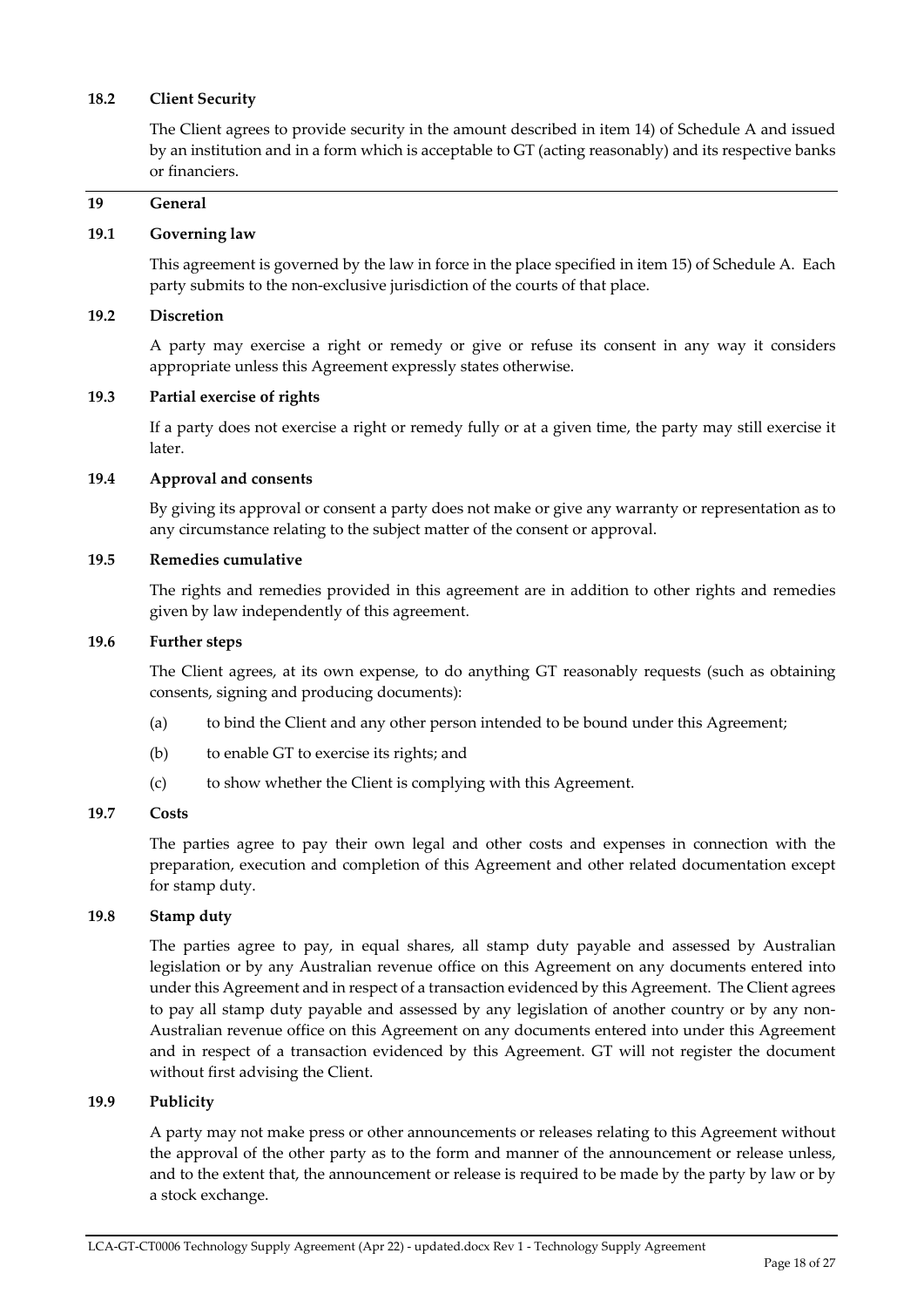#### **19.10 Counterparts**

This agreement may be executed in counterparts. All counterparts when taken together are to be taken to constitute one instrument

#### **19.11 No relationship**

Nothing in this Agreement will be taken to constitute either party as an employee, agent, partner or joint venturer of the other party nor is either party authorised to incur any obligation on behalf of the other party.

#### **19.12 Prompt performance**

If this Agreement specifies when the party agrees to perform an obligation, the party agrees to perform it by the time specified. Each party agrees to perform all other obligations promptly.

#### **19.13 Compliance with law**

Both parties shall satisfy all applicable Legislative Requirements. If one party realises that a Legislative Requirement is at variance with this Agreement, written notice of such will be promptly provided to the other party and the variance rectified.

#### **19.14 Benefit for Glencore Group**

This Agreement and all rights granted under it are for the benefit of all members of the Glencore Group in order that they may exercise and enforce all rights granted pursuant to this Agreement jointly and severally.

#### **19.15 Severability**

- (a) Subject to clause 19.15(b), if a provision of this Agreement is illegal or unenforceable in any relevant jurisdiction, it may be severed for the purposes of that jurisdiction without affecting the enforceability of the other provisions of this Agreement.
- (b) Clause 19.15(a) does not apply if severing that provision:
	- i. materially alters the nature of this Agreement or the relative commercial positions of the parties; or
	- ii. would be contrary to public policy.

#### **20 Compliance**

.

#### **20.1 Compliance with laws and prohibition on improper inducements**

- (a) Client warrants, represents and undertakes to GT that, in connection with the subject matter of this Agreement, it, its affiliates and its and their directors, officers, employees, agents, representatives and any other person acting on its or their behalf:
	- i. have complied with, and will comply with, all applicable laws, rules and regulations including, without limitation, sanctions, anti-bribery and corruption, anti-money laundering and tax laws; and
	- ii. have not authorized, offered, promised, paid or otherwise given, and will not authorize, offer, promise, pay or otherwise give, whether directly or indirectly, any financial or other advantage to or for the use or benefit of any public official or any private individual (i) for the purpose of inducing or rewarding that person's improper performance of their relevant function, or (ii) that would be a breach of any applicable law.

#### **20.2 Raising Concerns**

Client may report any concerns relating to conduct of GT in connection with the subject matter of this Agreement that breaches GT's Code of Conduct or underlying policies to its contact at GT or through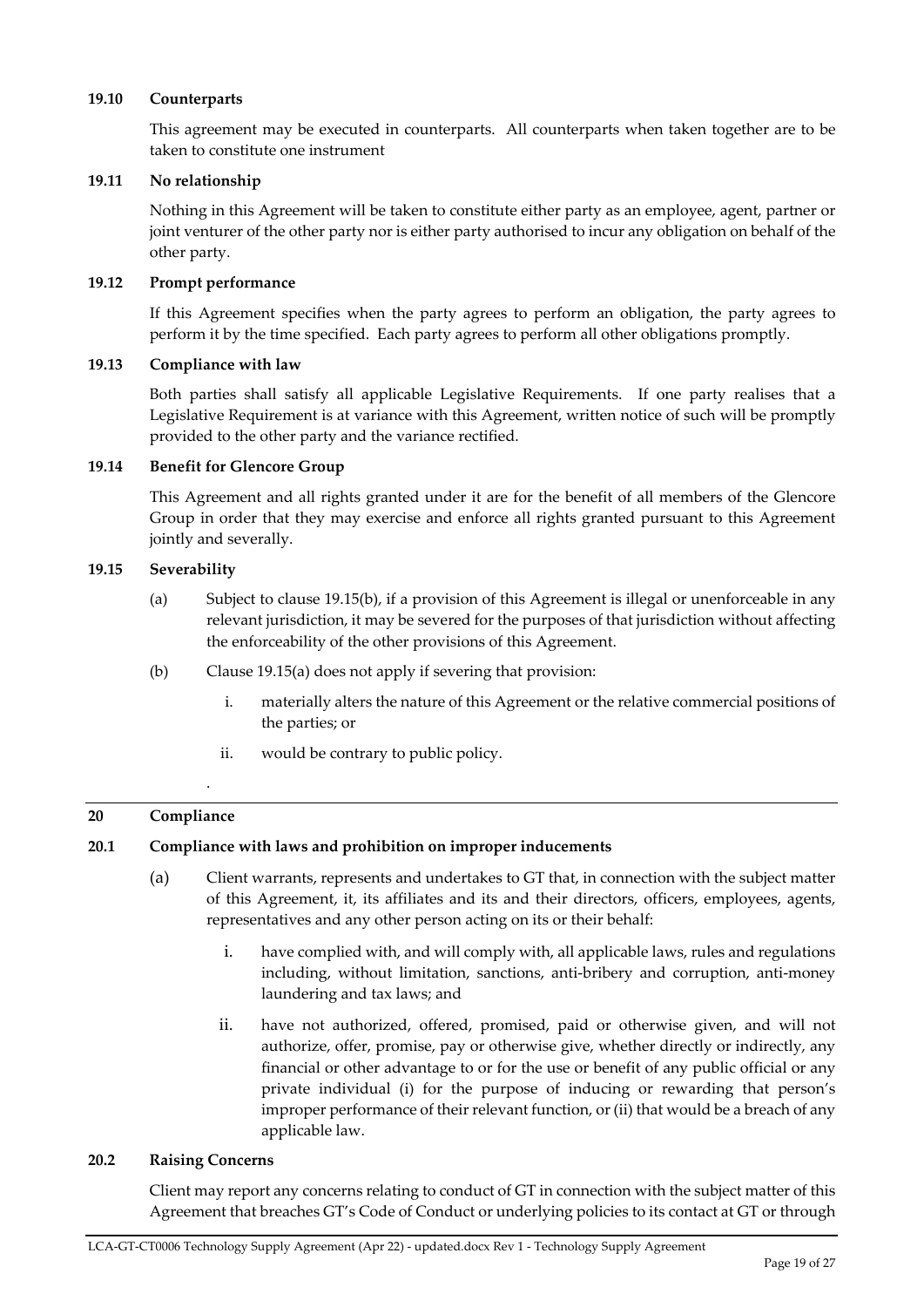GT's corporate Raising Concerns Programme, details of which are available at https://glencore.raisingconcerns.org/.

#### **20.3 Sanctions Clause:**

- (a) Client represents and warrants to GT as at the date of this Agreement and throughout its duration that:
	- i. neither it nor any of its subsidiaries (collectively, the "Company") or directors, senior executives or officers, or to the knowledge of the Company, any person on whose behalf the Company is acting in connection with the subject matter of the Agreement, is an individual or entity ("Person") that is, or is 50% or more owned or controlled by, a Person (or Persons) that is the subject of any economic or financial sanctions or trade embargoes administered or enforced by the U.S. Department of the Treasury's Office of Foreign Assets Control ("OFAC") the U.S. Departments of State or Commerce, the United Nations Security Council ("UNSC"), the European Union ("EU"), Switzerland or any other applicable sanctions authority (collectively, "Sanctions") or based, organized or resident in a country or territory that is the subject of comprehensive (i.e., country-wide or territory-wide) Sanctions (including, as of the date of signature of this Agreement, Crimea, Cuba, Donetsk People's Republic, Iran, Luhansk People's Republic North Korea and Syria) (a "Sanctioned Country") (collectively, a "Sanctioned Person");
	- ii. no Sanctioned Person has any beneficial or other property interest in the Agreement nor will have any participation in or derive any other financial or economic benefit from the Agreement;
	- iii. it will not use, or make available, the Cathode Plates or funds (as applicable) provided by GT in terms of the Agreement (i) to fund or facilitate any activities or business of, with or related to any Sanctioned Country or Sanctioned Person, or (ii) in any manner that would result in a violation of Sanctions, or (iii) for any activities or business that could result in the designation of GT as a Sanctioned Person ("Sanctionable Activity").
- (b) Client will not be in breach of this clause in respect of a Sanctioned Person where the relevant Sanctions are exclusively sectoral sanctions, meaning any Sanctions that do not freeze or block the assets and/or economic resources of a person or comprehensively freeze or block making available funds or economic resources to such person, but merely restrict the ability of certain individuals or entities to access financing or export or import equipment, goods, technology or services, including, for the, avoidance of doubt, the Sanctions imposed under the Sectoral Sanctions Identification List maintained by OFAC ("Sectoral Sanctions") and where the relevant activity or business is permitted by those Sectoral Sanctions.
- (c) If Client becomes a Sanctioned Person or if GT is of the reasonable opinion that Client has breached or will breach this clause, GT may (without incurring any liability of any nature whatsoever) terminate or suspend all or any part of the Agreement with immediate effect by notice to the Client or take any other action it deems necessary in order for GT to comply with applicable Sanctions or avoid Sanctionable Activity. Client shall be liable for any and all costs, liabilities and expenses whatsoever incurred by GT due to GT exercising its rights under this clause. Any exercise by GT of its right under this clause shall be without prejudice to any other rights or remedies of GT under the Agreement.

#### **20.4 Vessel Nomination clause [APPLICABLE FOR FOB/FCA/FAS]:**

(a) The Client warrants and represents that it will not nominate any vessel in the performance of its obligations under this Agreement that is, or will become during the performance of this Agreement, in violation of US sanctions, European Union sanctions, Swiss sanctions or any other applicable sanctions (hereinafter, "Sanctions") or which would put GT in breach, or under designation risk, of Sanctions.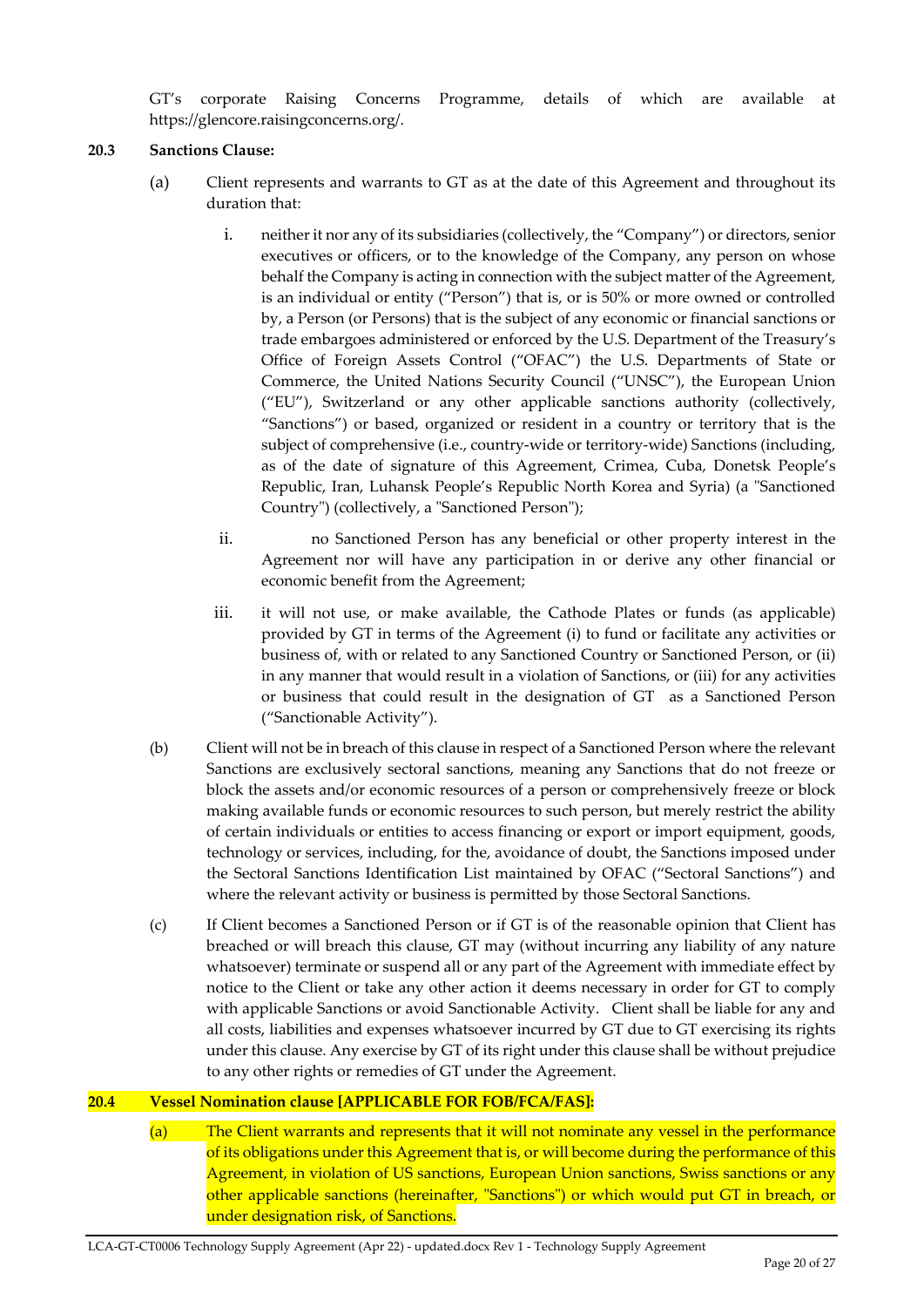- (b) GT will have the right to reject any nomination which (a) violates any Sanctions, (b) would or could, in GT's reasonable opinion, put GT in breach, or under designation risk, of any Sanctions, or (c) otherwise involves a vessel that is the subject of any Sanctions (including, but not limited to, vessels that are the subject of Sanctions due to ownership or country of registration, or that appear on any Sanctions list), by serving a rejection notice on the Client detailing the grounds for the rejection. Service of such notice shall not constitute a breach of this Agreement and GT shall not be liable to the Client for any losses, claims, costs, expenses, damages or liabilities arising in connection with any such rejection. If GT rejects a nomination on these grounds it shall be entitled, at its sole discretion, to (i) require the Client to promptly nominate a suitable substitute vessel; or (ii) terminate this Agreement.
- (c) To the full extent permitted by applicable law, the Client shall indemnify GT against any and all costs, expenses, losses and liabilities it incurs as a result of the Client nominating a vessel in breach of this clause.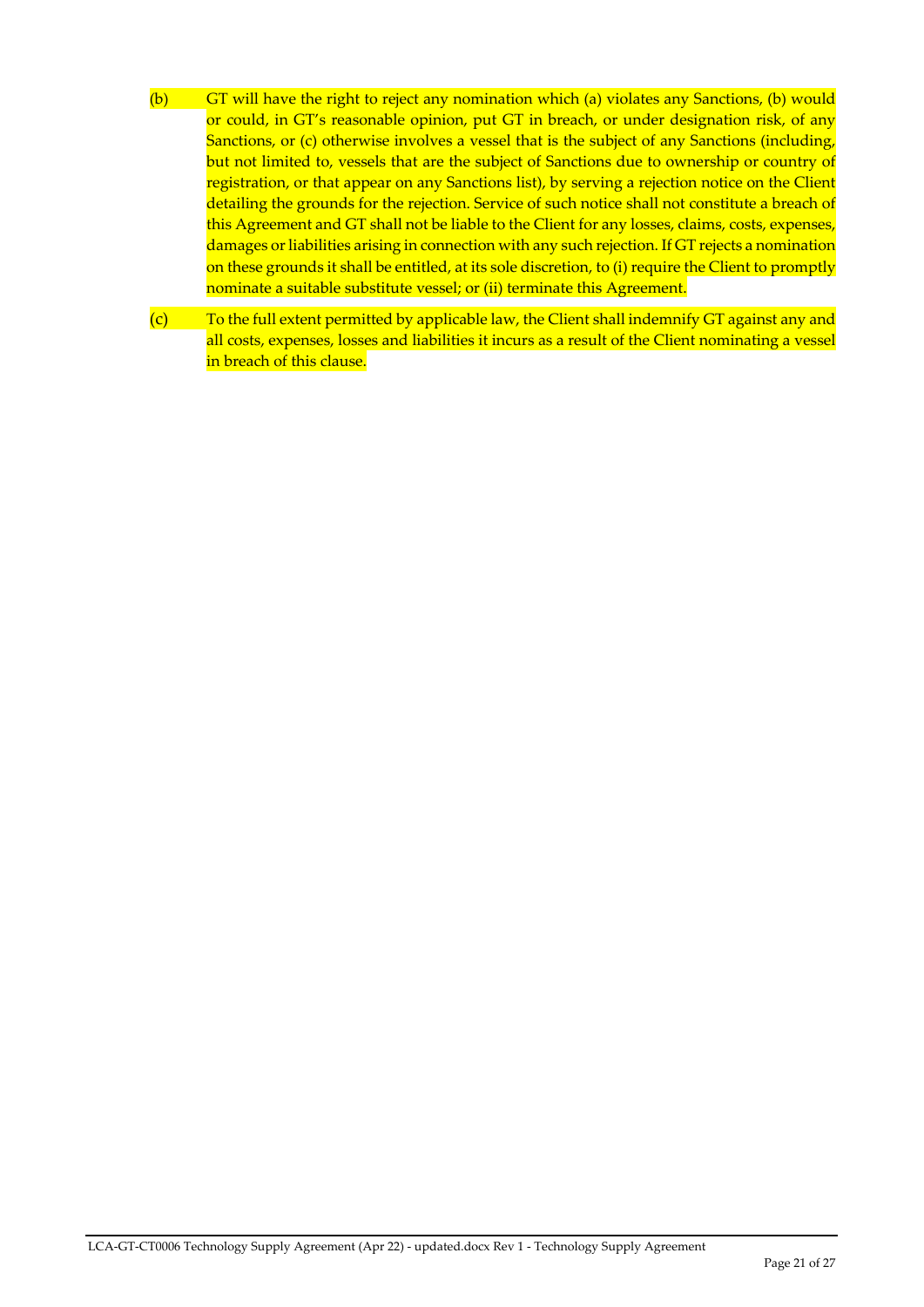## **Schedule A**

| Item<br>$\sim$ $\sim$ |
|-----------------------|
|-----------------------|

| 1)  | Term (clause 1.1)                                               | means the period from the Commencement Date until such<br>time as each Party's obligations under this Agreement have<br>been fully and irrevocably discharged and no actual or<br>contingent liabilities are capable of becoming owed by one<br>party to another under this Agreement. |
|-----|-----------------------------------------------------------------|----------------------------------------------------------------------------------------------------------------------------------------------------------------------------------------------------------------------------------------------------------------------------------------|
| 2)  | Date, place and method of supply<br>(clause 2.2)                | shall be on the basis of [insert delivery terms]<br>(INCOTERMS 2020) and on the dates set out in the<br>Schedules to this Agreement.                                                                                                                                                   |
| 3)  | Project Site                                                    | [insert description of name and location of operating site]                                                                                                                                                                                                                            |
| 4)  | Technology                                                      | means [#INSERT TECHNOLOGY NAME here. E.g.<br>IsaMill <sup>TM</sup> ] Technology.                                                                                                                                                                                                       |
| 5)  | Fee (clause 3.1)                                                | is the amount specified in Schedule 2 of this Agreement as<br>being payable by the Client in consideration for GT's<br>provision of the Agreed Supply.                                                                                                                                 |
| 6)  | Additional Fee (clause 4.5)                                     | will be calculated by reference to the rates and charges set<br>out in Schedule 2 to this Agreement.                                                                                                                                                                                   |
| 7)  | Payment Terms (clause 5.2)                                      | GT will provide invoices to the Client in accordance with<br>the Payment Schedule.                                                                                                                                                                                                     |
|     |                                                                 | Correctly rendered invoices will be paid within 30 days of<br>receipt by the Client by direct transfer into GT's Bank as<br>described in Schedule 2 or another bank account<br>nominated by GT in writing.                                                                             |
| 8)  | Defects Liability Period<br>(clause 7)                          | the Defects Liability Period for each item of the Goods is 12<br>months following commissioning or 18 months following<br>the Date of Delivery, whichever period ends first.                                                                                                           |
| 9)  | Liability (clause 12.2)                                         | Except as set out under clause 12.2, GT's liability under this<br>Agreement is limited to 25 % of the Fee.                                                                                                                                                                             |
| 10) | Suspension period after which GT<br>can terminate (clause 14.2) | 90 days                                                                                                                                                                                                                                                                                |
| 11) | Cancellation Fee (clause 14.2)                                  | will be calculated by reference to the rates and charges set<br>out in Schedule 2 in this Agreement.                                                                                                                                                                                   |
| 12) | Force Majeure (clause 15.4)                                     | The Agreement may be terminated if performance is<br>delayed for more than 180 days.                                                                                                                                                                                                   |
| 13) | Arbitration (clause 16.3)                                       | Any arbitration shall be held in Brisbane, Queensland and<br>conducted in accordance with the UNCITRAL rules as at<br>present in force and in English.                                                                                                                                 |
|     |                                                                 | A single arbitrator shall, in the absence of agreement<br>between the parties, be appointed by the President of the<br>Queensland Law Society.                                                                                                                                         |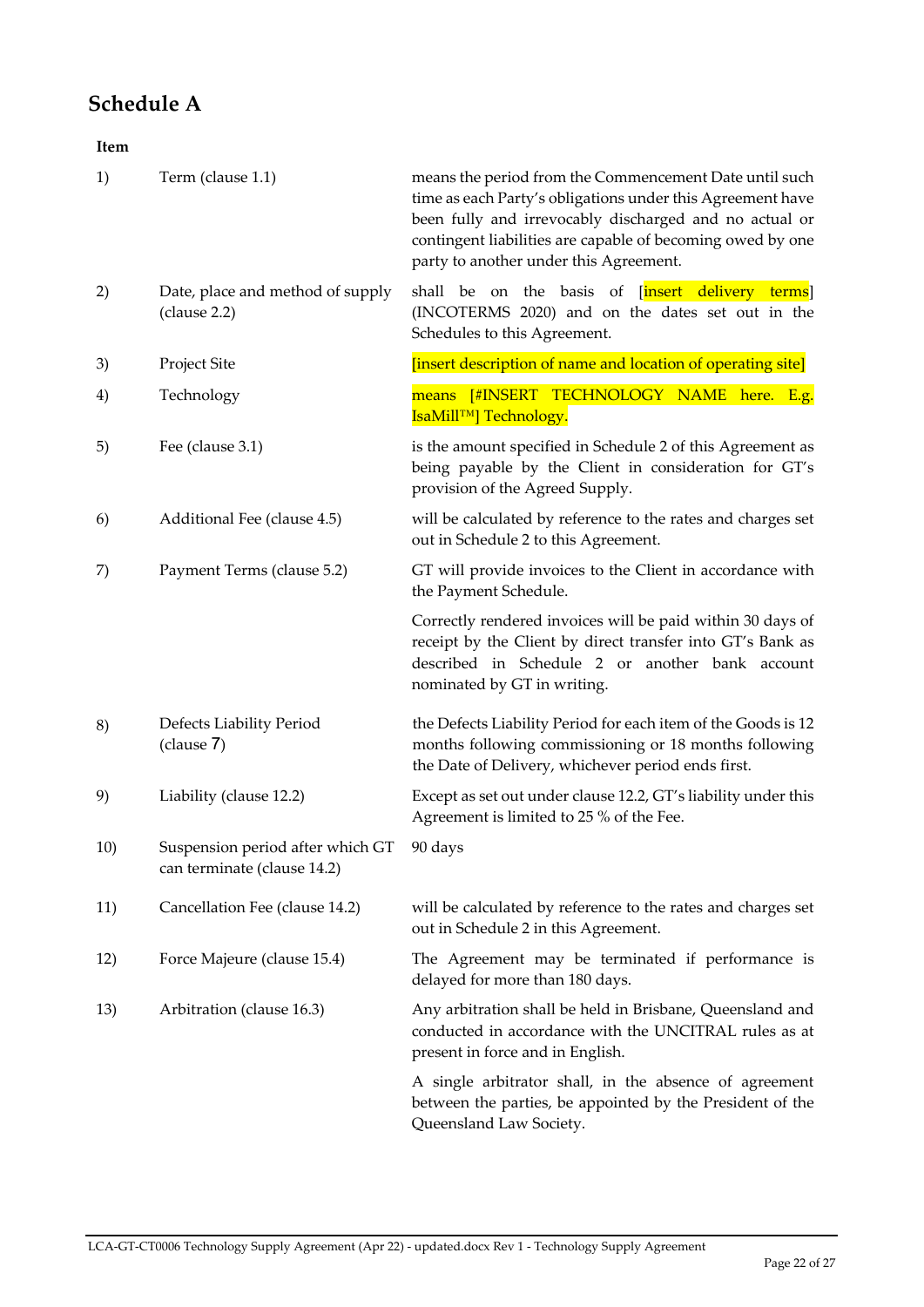#### **Item**

| 14) | Security (clause 18)        | The security to be provided by GT to the Client shall be<br>as follows: $[TBC]$ |
|-----|-----------------------------|---------------------------------------------------------------------------------|
|     |                             | The security to be provided by the Client to GT shall be as<br>follows: [TBC]   |
| 15) | Governing law (clause 19.1) | is the law of Queensland, Australia.                                            |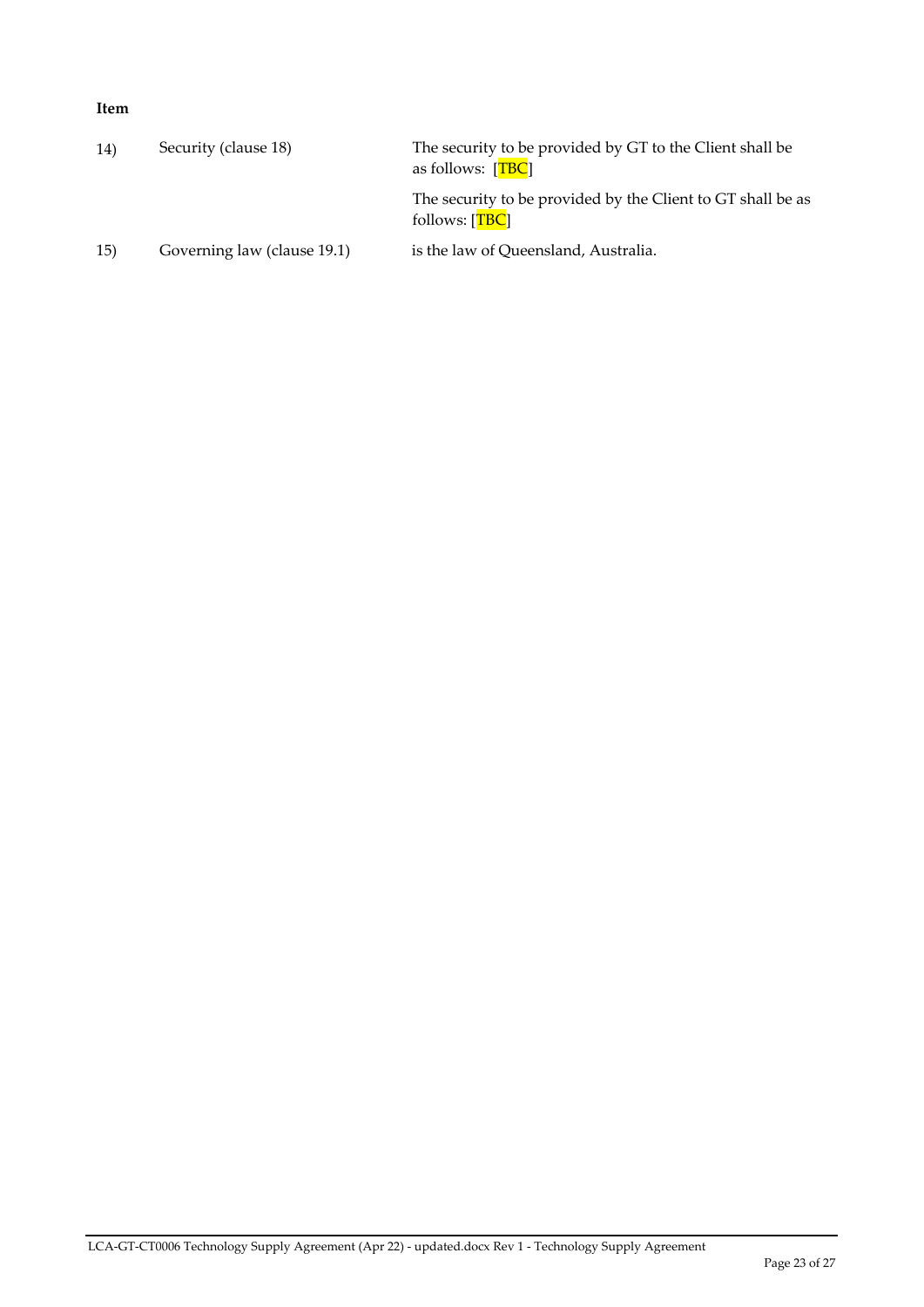# **Execution page**

**EXECUTED** as an agreement

| <b>EXECUTED by GLENCORE</b>            |                                 |
|----------------------------------------|---------------------------------|
| TECHNOLOGY PTY LIMITED by              |                                 |
| its duly authorised representative in  |                                 |
| the presence of:                       |                                 |
|                                        | Signature of representative     |
|                                        |                                 |
|                                        |                                 |
|                                        |                                 |
| Signature of witness                   | Name of representative (print)  |
|                                        |                                 |
|                                        |                                 |
|                                        |                                 |
| Name of witness (print)                | Title of representative (print) |
|                                        |                                 |
|                                        |                                 |
|                                        |                                 |
|                                        |                                 |
| <b>EXECUTED</b> by the [CLIENT] by its |                                 |
| duly authorised representative in the  |                                 |
| presence of:                           |                                 |
|                                        |                                 |
|                                        | Signature of representative     |
|                                        |                                 |
|                                        |                                 |
|                                        |                                 |
|                                        |                                 |
| Signature of witness                   | Name of representative (print)  |
|                                        |                                 |
|                                        |                                 |
|                                        |                                 |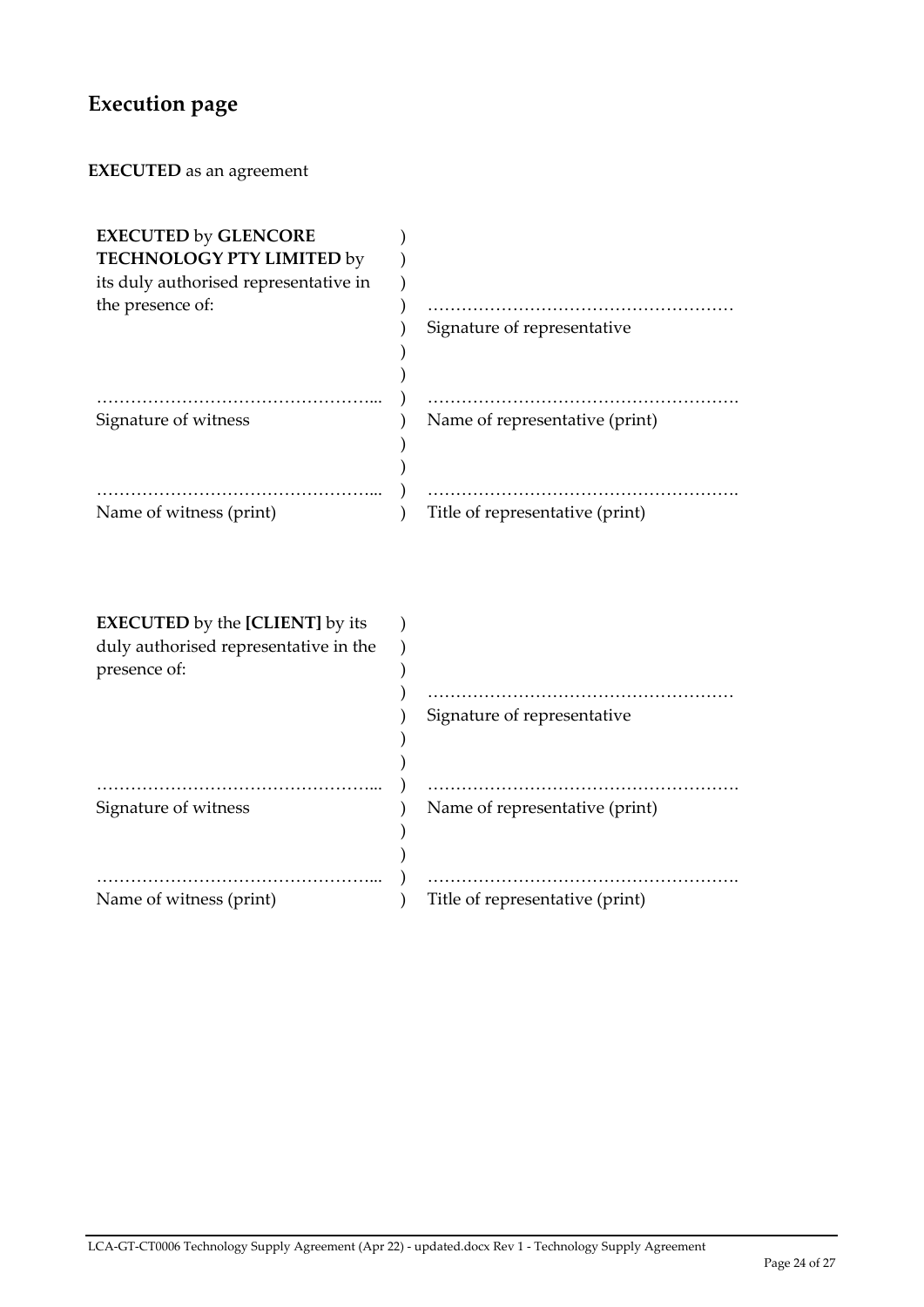**Schedule 1. Scope of Supply**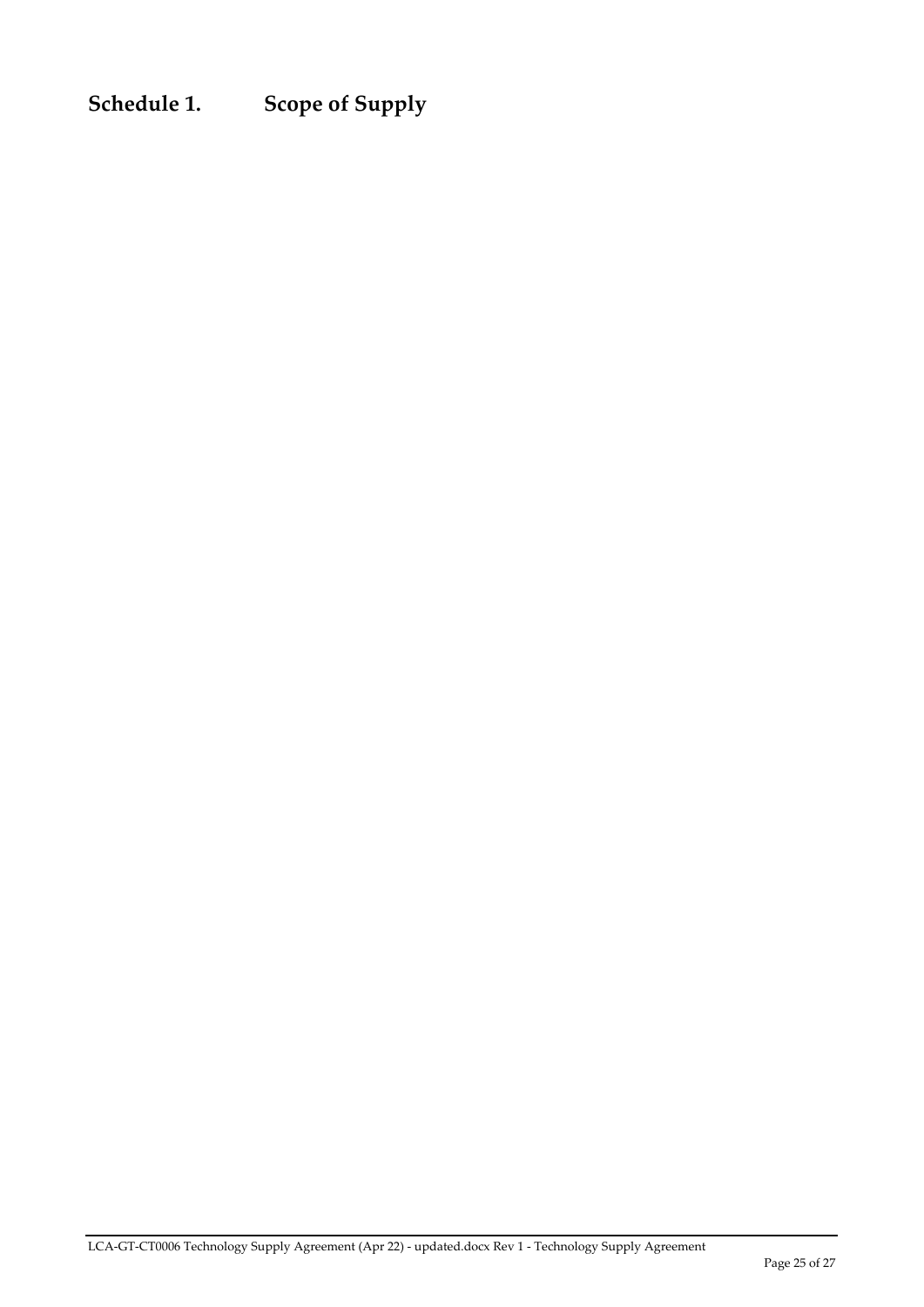## **Schedule 2. Fee, Applicable Rates and Payment Schedule**